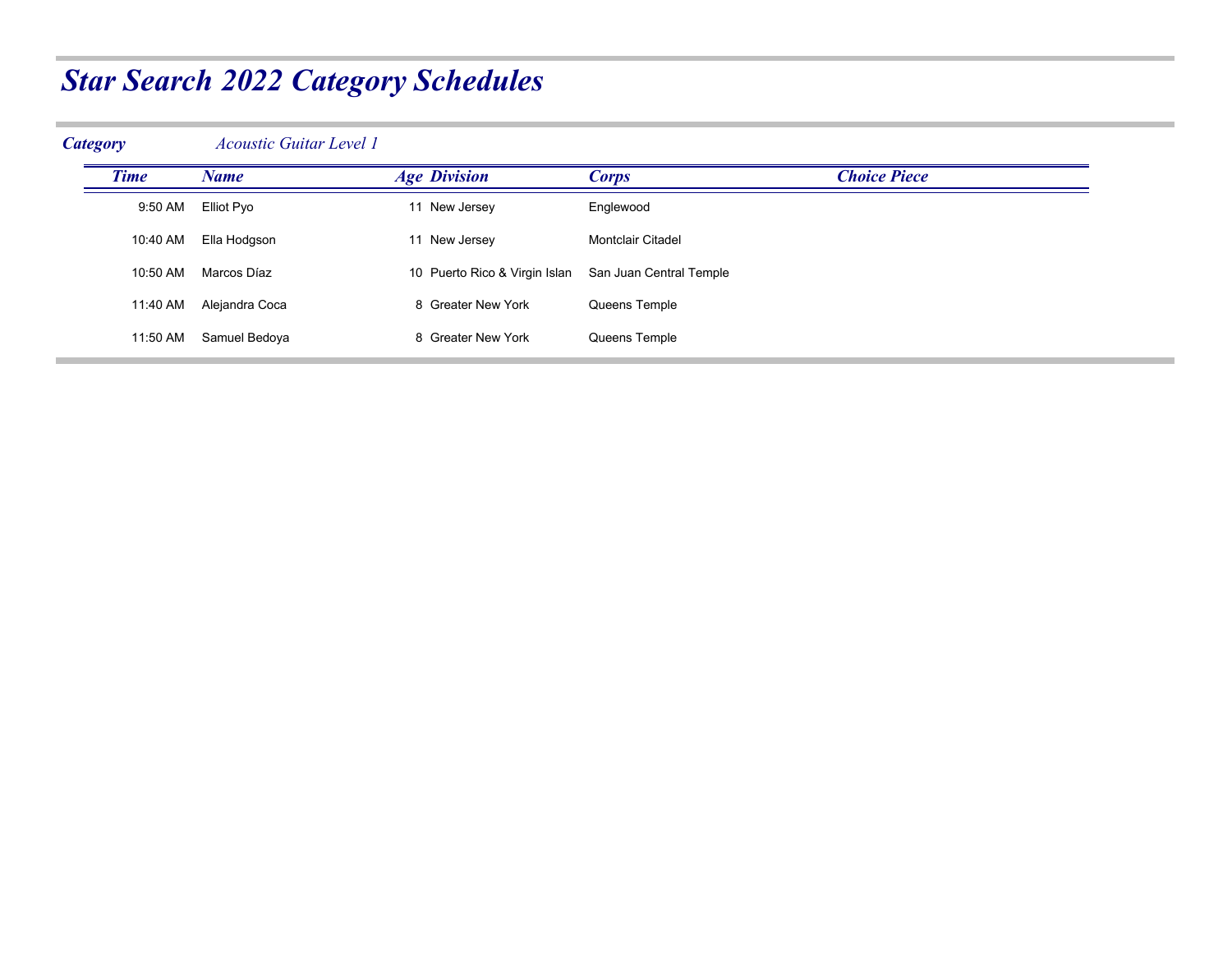### *Category Acoustic Guitar Level 2 Time Name Age Division Corps Choice Piece* 9:30 AM Issac Kang 14 Eastern Pennsylvania & D Philadelphia Citadel / Korean 9:40 AM Keily Baten 12 New Jersey Trenton Citadel 10:00 AM Bruce Chalco-Leon 13 New Jersey Kearny 10:10 AM Bradley Armand 14 Greater New York Westbury 11:30 AM Isabel Coca 12 Greater New York Queens Temple 12:00 PM Gadiel Díaz 13 Puerto Rico & Virgin Islan San Juan Central Temple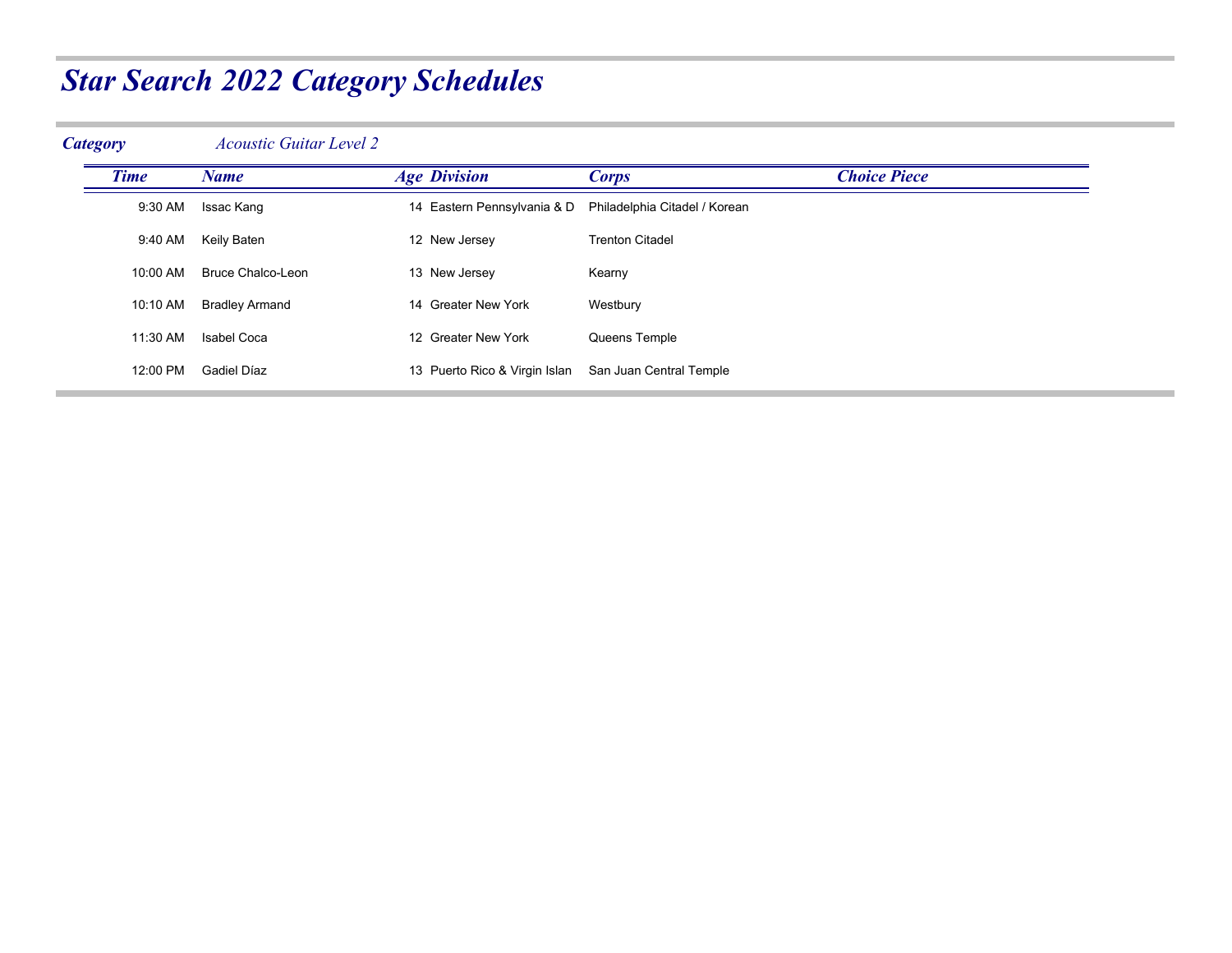| <b>Category</b> | <b>Acoustic Guitar Level 3</b> |                             |                               |                     |
|-----------------|--------------------------------|-----------------------------|-------------------------------|---------------------|
| <b>Time</b>     | <b>Name</b>                    | <b>Age Division</b>         | <b>Corps</b>                  | <b>Choice Piece</b> |
| 10:20 AM        | Joyce Jang                     | 13 New Jersey               | Englewood                     |                     |
| 10:30 AM        | Kenneth Chalco-Leon            | 15 New Jersey               | Kearny                        |                     |
| 11:00 AM        | Eugene Lim                     | 15 Eastern Pennsylvania & D | Philadelphia Citadel / Korean |                     |
| 11:10 AM        | Mateo Alvarez                  | 13 Greater New York         | Queens Temple                 |                     |
| 11:20 AM        | Emilio Hernandez               | 13 Greater New York         | Queens Temple                 |                     |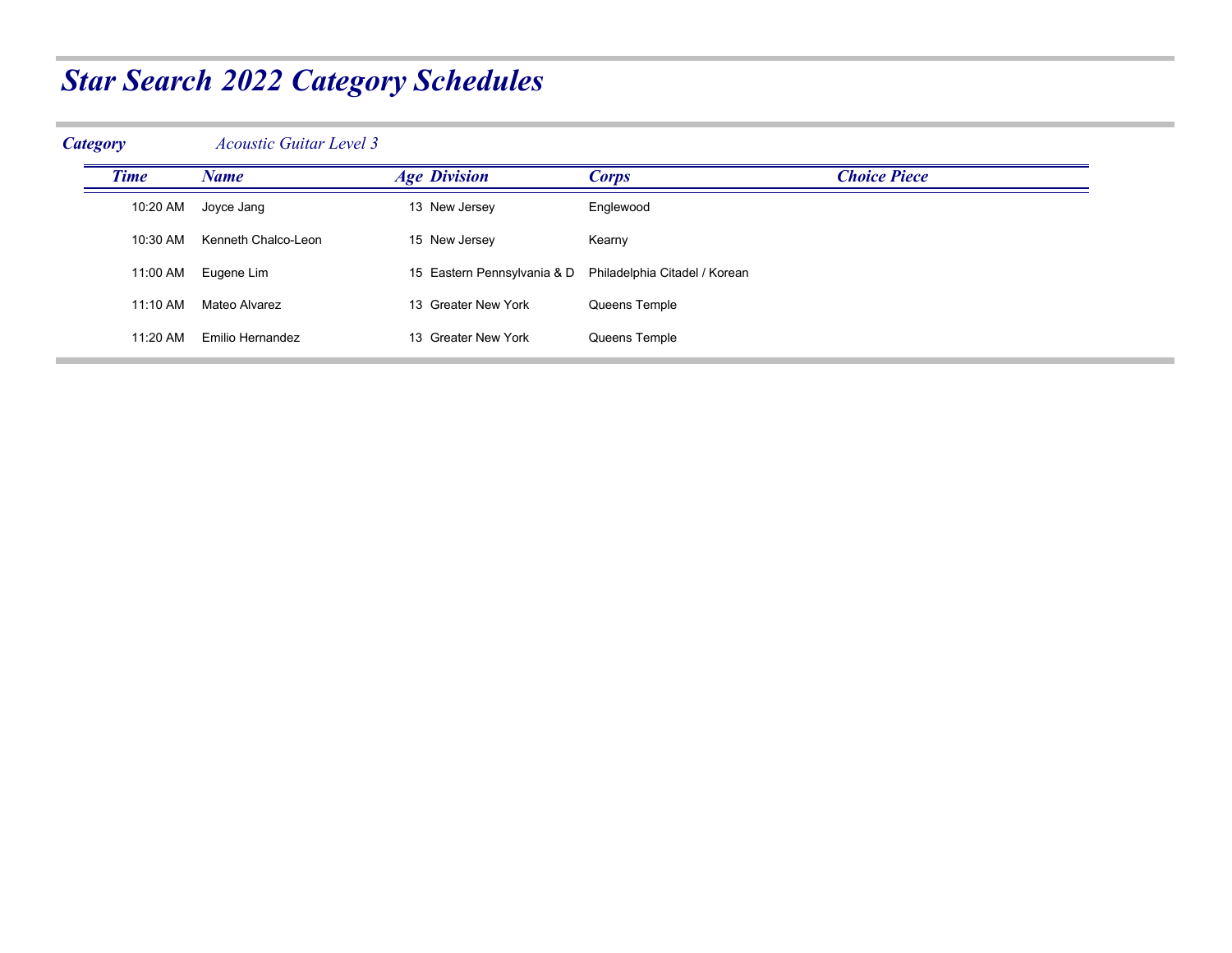| <b>Category</b> |             | <b>Acoustic Guitar Level 4</b> |                                         |               |                     |
|-----------------|-------------|--------------------------------|-----------------------------------------|---------------|---------------------|
|                 | <b>Time</b> | Name                           | <b>Age Division</b>                     | <b>Corps</b>  | <b>Choice Piece</b> |
|                 | 2:50 PM     | Kathin Ngalle                  | 20 Southwest Ohio & Northea Chillicothe |               |                     |
|                 | 3:00 PM     | Joseph Abdelwaly               | 15 Greater New York                     | Queens Temple |                     |
|                 | 3:10 PM     | Kenneth Chalco-Leon            | 15 New Jersey                           | Kearny        |                     |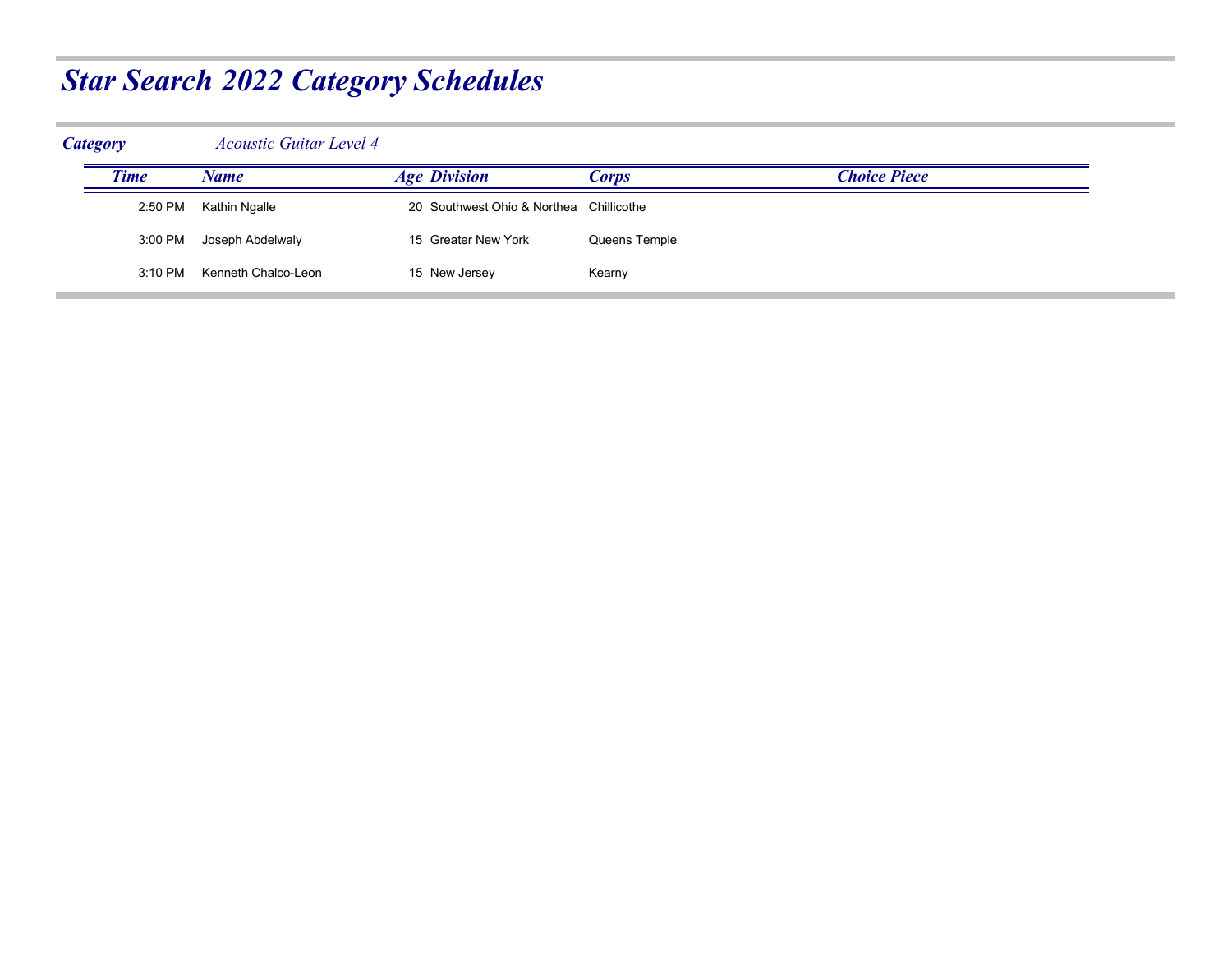| <b>Category</b> | <b>Bass Guitar Level 1</b> |                     |            |              |
|-----------------|----------------------------|---------------------|------------|--------------|
| <b>Time</b>     | Name                       | <b>Age Division</b> | Corps      | Choice Piece |
| 1:00 PM         | Sebastian Morton           | 10 New Jersey       | Flemington |              |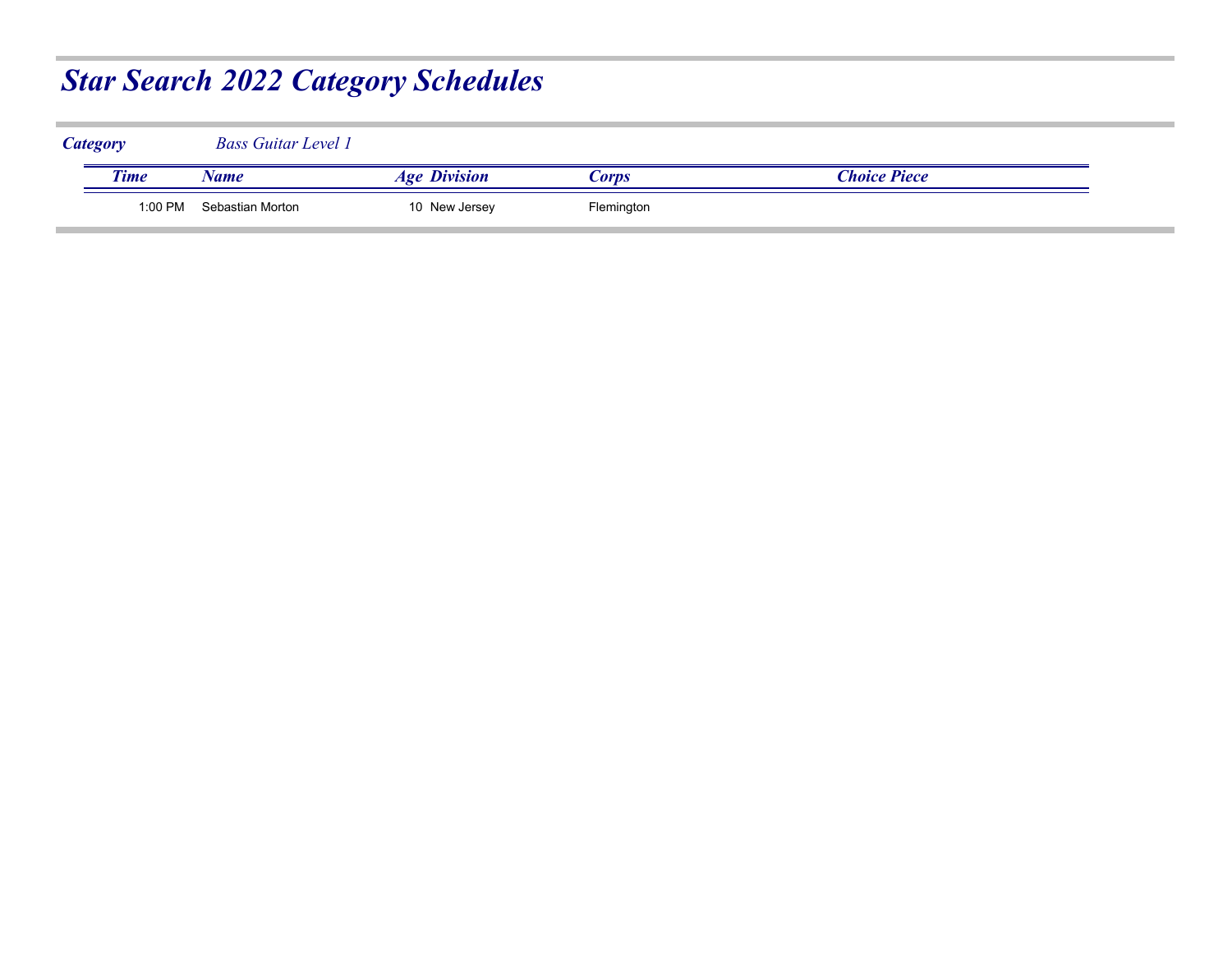| <b>Bass Guitar Level 2</b> |                               |                         |                     |
|----------------------------|-------------------------------|-------------------------|---------------------|
| <b>Name</b>                | <b>Age Division</b>           | <b>Corps</b>            | <b>Choice Piece</b> |
| <b>Bradley Armand</b>      | 14 Greater New York           | Westbury                |                     |
| Victoria Preston           | 14 Western Pennsylvania       | Sharon                  |                     |
| <b>Allison Ortiz</b>       | 12 Greater New York           | <b>Bronx Tremont</b>    |                     |
| Caleb Mackneer             | 14 Western Pennsylvania       | Rochester               |                     |
| Borah Kim                  | 13 New Jersey                 | Englewood               |                     |
| Gadiel Díaz                | 13 Puerto Rico & Virgin Islan | San Juan Central Temple |                     |
|                            |                               |                         |                     |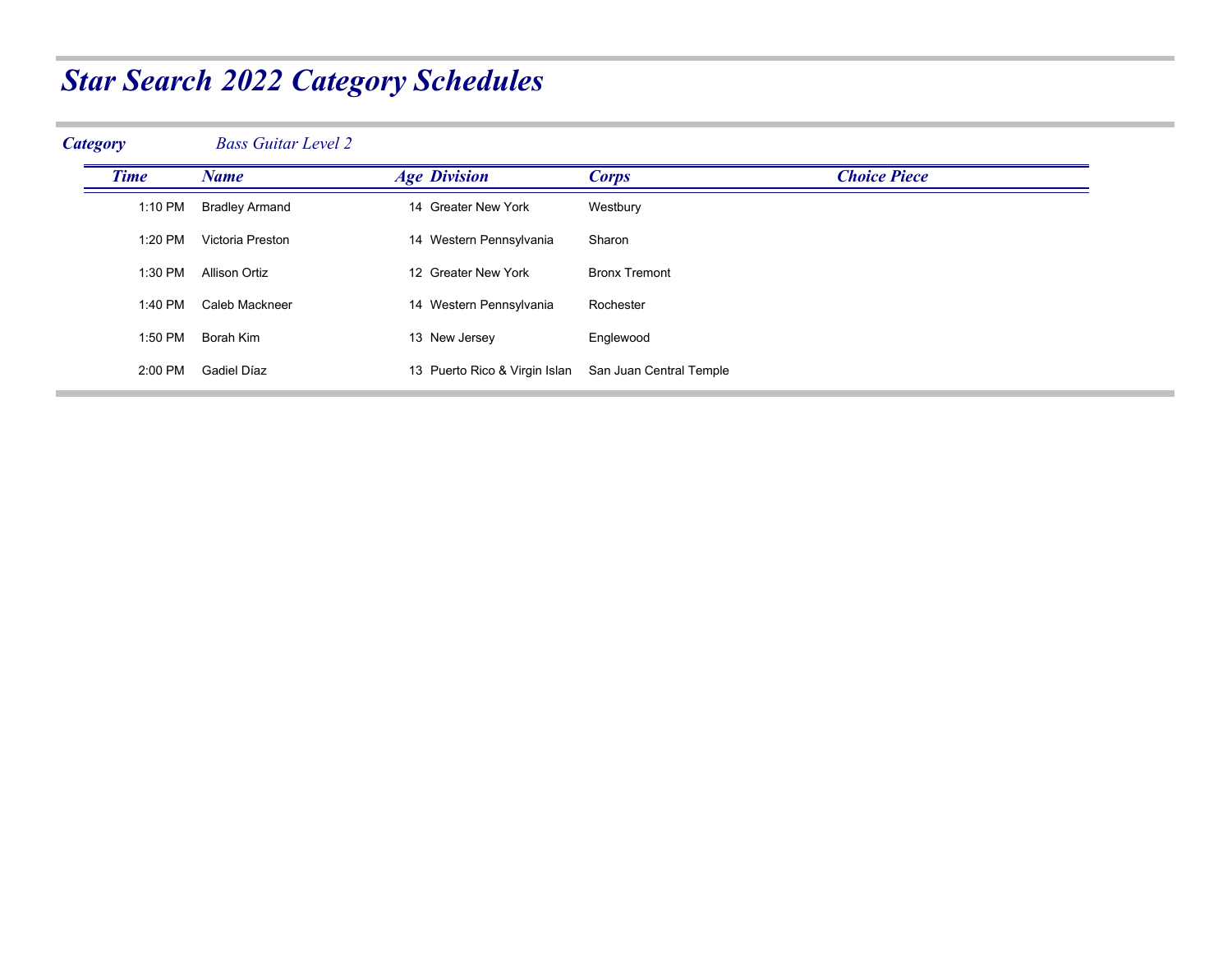| <b>Category</b> |             | <b>Bass Guitar Level 3</b> |                                                           |              |              |  |
|-----------------|-------------|----------------------------|-----------------------------------------------------------|--------------|--------------|--|
|                 | <b>Time</b> | Name                       | <b>Age Division</b>                                       | <b>Corps</b> | Choice Piece |  |
|                 |             | 2:10 PM Joanne Lee         | 17 Eastern Pennsylvania & D Philadelphia Citadel / Korean |              |              |  |
|                 |             | 2:20 PM Saleya Abraham     | 16 Eastern Pennsylvania & D Philadelphia Citadel / Korean |              |              |  |
|                 |             | 2:30 PM Joey Boyd          | 16 New Jersey                                             | Orange       |              |  |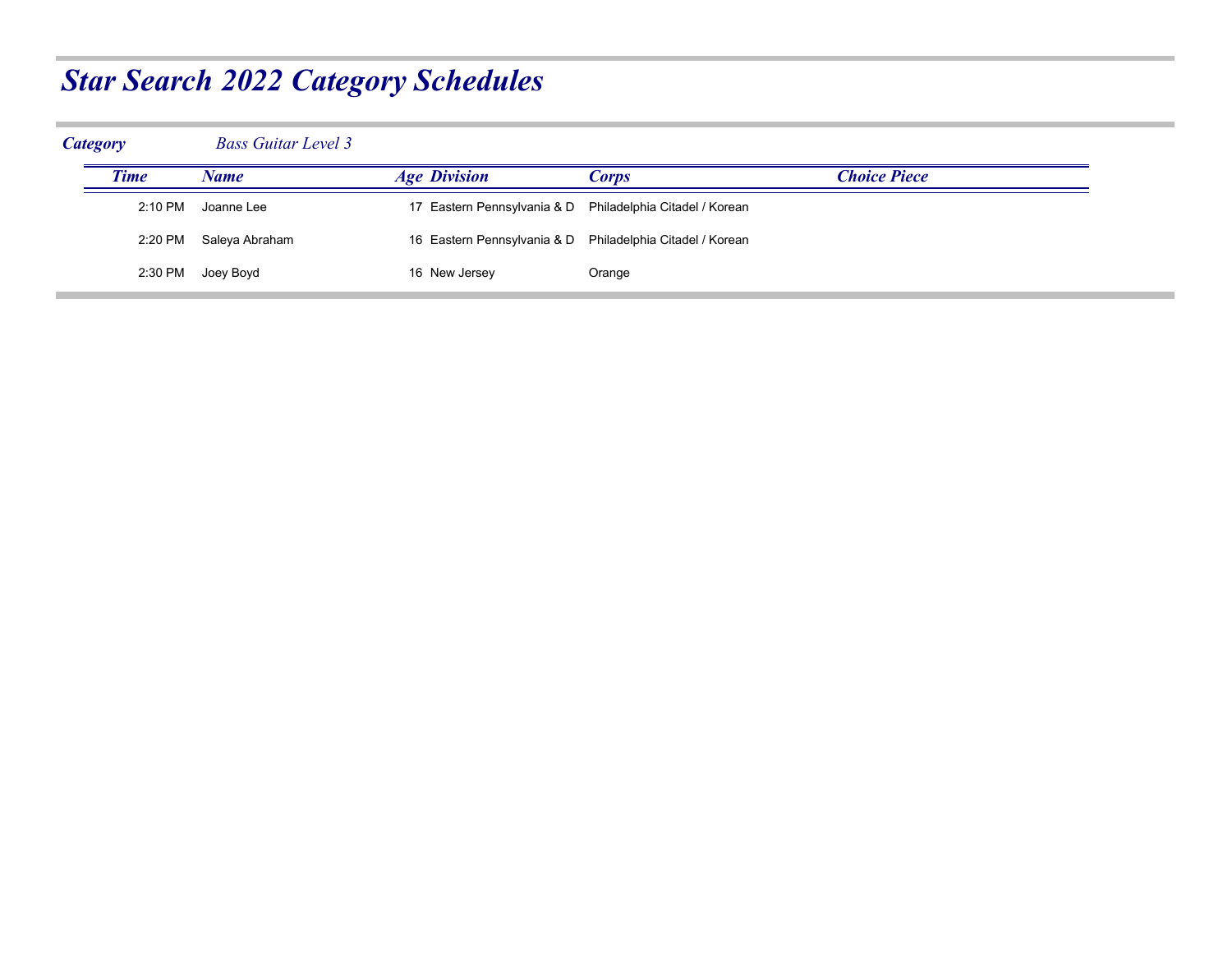| <b>Category</b> |             | <b>Bass Guitar Level 4</b> |                                                       |       |              |
|-----------------|-------------|----------------------------|-------------------------------------------------------|-------|--------------|
|                 | <b>Time</b> | Name                       | <b>Age Division</b>                                   | Corps | Choice Piece |
|                 | 2:40 PM     | Brian Alonzo               | 21 Puerto Rico & Virgin Islan San Juan Central Temple |       |              |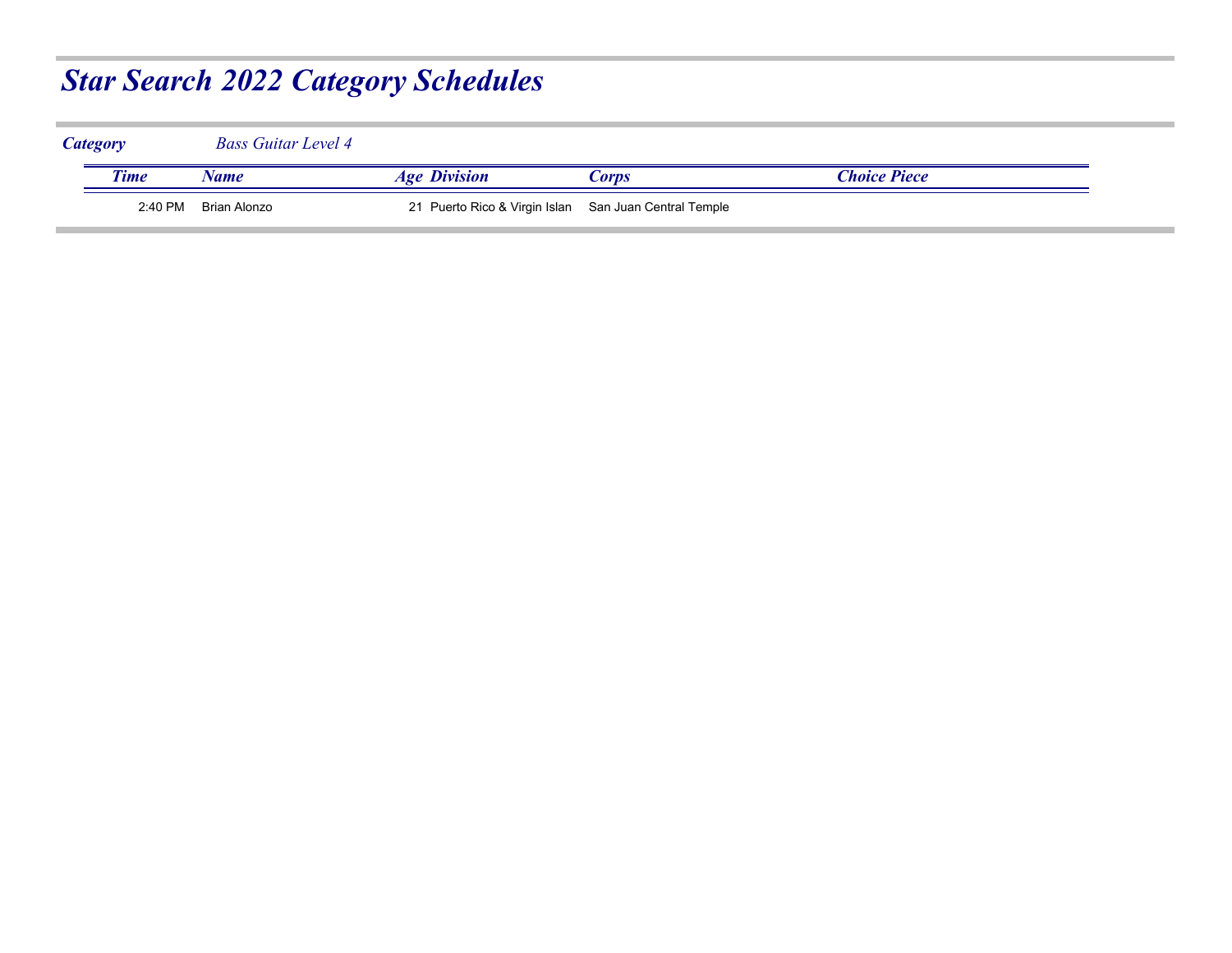| <b>Category</b> | <b>Brass Soloist Level 1</b> |                              |                         |                                                 |
|-----------------|------------------------------|------------------------------|-------------------------|-------------------------------------------------|
| <b>Time</b>     | <b>Name</b>                  | <b>Age Division</b>          | <b>Corps</b>            | <b>Choice Piece</b>                             |
| 1:00 PM         | Jayden Rivera                | 9 Puerto Rico & Virgin Islan | San Juan Central Temple | Peace Like a River (arr. Curnow)                |
| 1:12 PM         | Caroline Lance               | 11 Greater New York          | <b>Spring Valley</b>    | Take Time to Be Holy (Ruthberg)                 |
| 1:24 PM         | Irene Kang                   | 11 New Jersey                | Englewood               | Children, Go Where I Send Thee (arr. Alexander) |
| 1:36 PM         | Emma Defato                  | 11 Western Pennsylvania      | Aliquippa               | Oh, How I Love Jesus (arr. Gates)               |
| 1:48 PM         | Dallas Key                   | 10 Western Pennsylvania      | Pittsburgh Westside     |                                                 |
| 2:00 PM         | Samantha Maxwell             | 10 Southern New England      | Manchester              | French                                          |
| 2:24 PM         | Naomi Ross                   | 10 Massachusetts             | Lowell                  | Burning, Burning (arr. Curnow)                  |
| 2:36 PM         | Kaylah Gitau                 | 9 Eastern Pennsylvania & D   | Chester                 | Oh, How I Love Jesus (arr. Gates)               |
| 2:48 PM         | Maxwell Jones                | 8 Empire State               | Schenectady             | Walk in the Light (Gates)                       |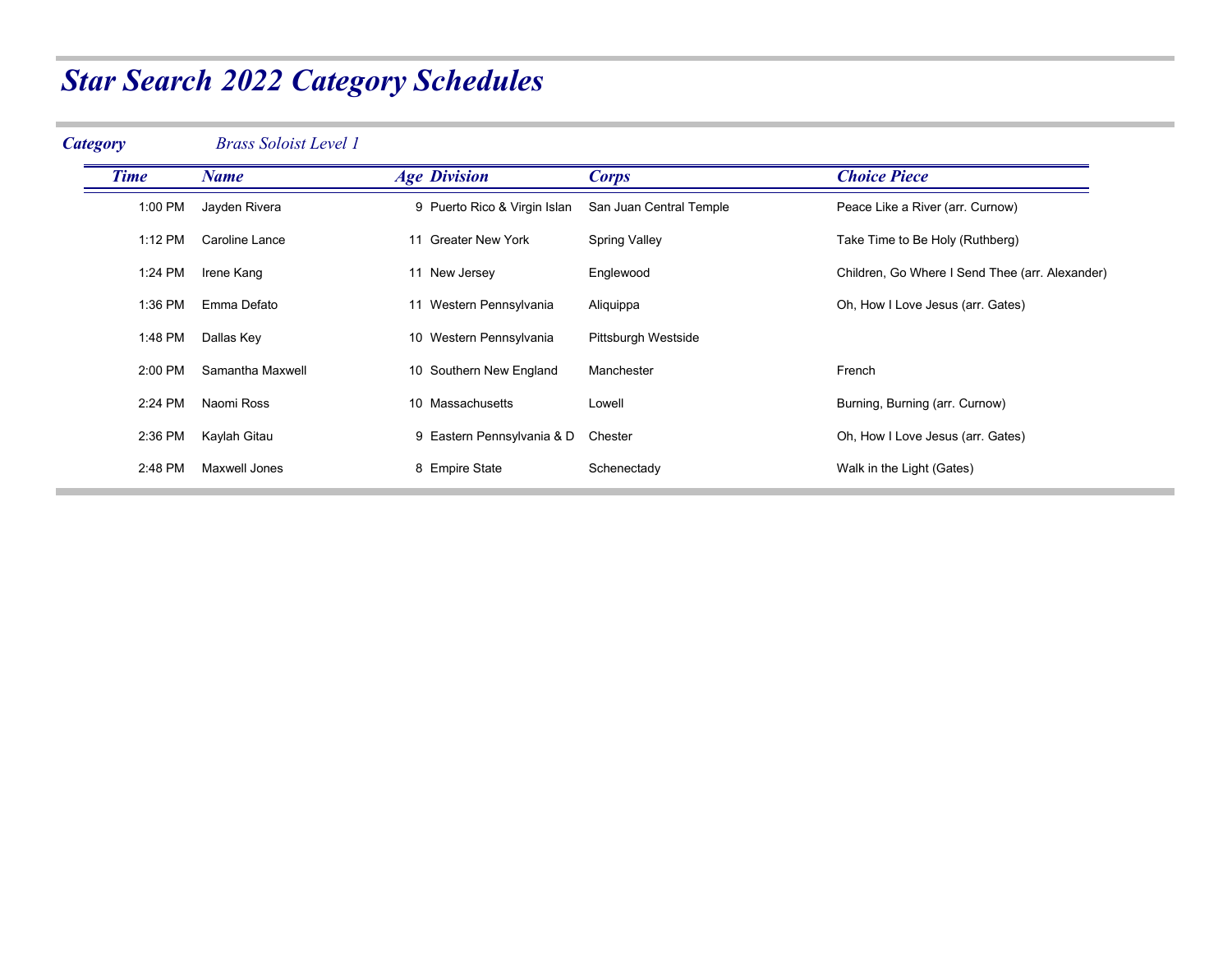| <b>Name</b>           | <b>Age Division</b>                                                                                                   | <b>Corps</b>            | <b>Choice Piece</b>                                                            |
|-----------------------|-----------------------------------------------------------------------------------------------------------------------|-------------------------|--------------------------------------------------------------------------------|
| Kyle Solano           | 13 Massachusetts                                                                                                      | Quincy                  | Crown Him with Many Crowns                                                     |
| Kaleah Gitau          | 13 Eastern Pennsylvania & D                                                                                           | Chester                 | Simple Gifts (arr. Curnow)                                                     |
| Yeunell Raposo        | 14 Puerto Rico & Virgin Islan                                                                                         | San Juan Central Temple | The Day Thou Gavest                                                            |
| Caleb Bang            | 12 Southern New England                                                                                               | Waterbury               | Children, Go Where I Send Thee (arr. Alexander)                                |
| Kymora Howell         | 14 Western Pennsylvania                                                                                               | Aliquippa               | My Trust (arr. Mack)                                                           |
| Natalie Smith         | 14 New Jersey                                                                                                         | Montclair Citadel       | Simple Gifts (arr. Curnow)                                                     |
| Lucas Carroll         | 11 Empire State                                                                                                       | Niagara Falls Citadel   | It's No Longer I                                                               |
| Aaron Shiddell        |                                                                                                                       |                         | Give Me Jesus (arr. Weekes)                                                    |
| Eliyah Tolley-Higgins |                                                                                                                       |                         | Give Me Jesus (arr. Weekes)                                                    |
| Fabián Díaz           | 12 Puerto Rico & Virgin Islan                                                                                         | Ponce                   | Give Me Jesus (arr. Weekes)                                                    |
| Isayana Bozor         | 14 Greater New York                                                                                                   | Westbury                | All That I Am (arr. Shoults)                                                   |
|                       | 1:12 PM<br>1:24 PM<br>1:36 PM<br>1:48 PM<br>2:00 PM<br>2:12 PM<br>2:24 PM<br>2:36 PM<br>2:48 PM<br>3:00 PM<br>3:12 PM |                         | 13 Southwest Ohio & Northea Lexington<br>11 Southwest Ohio & Northea Lexington |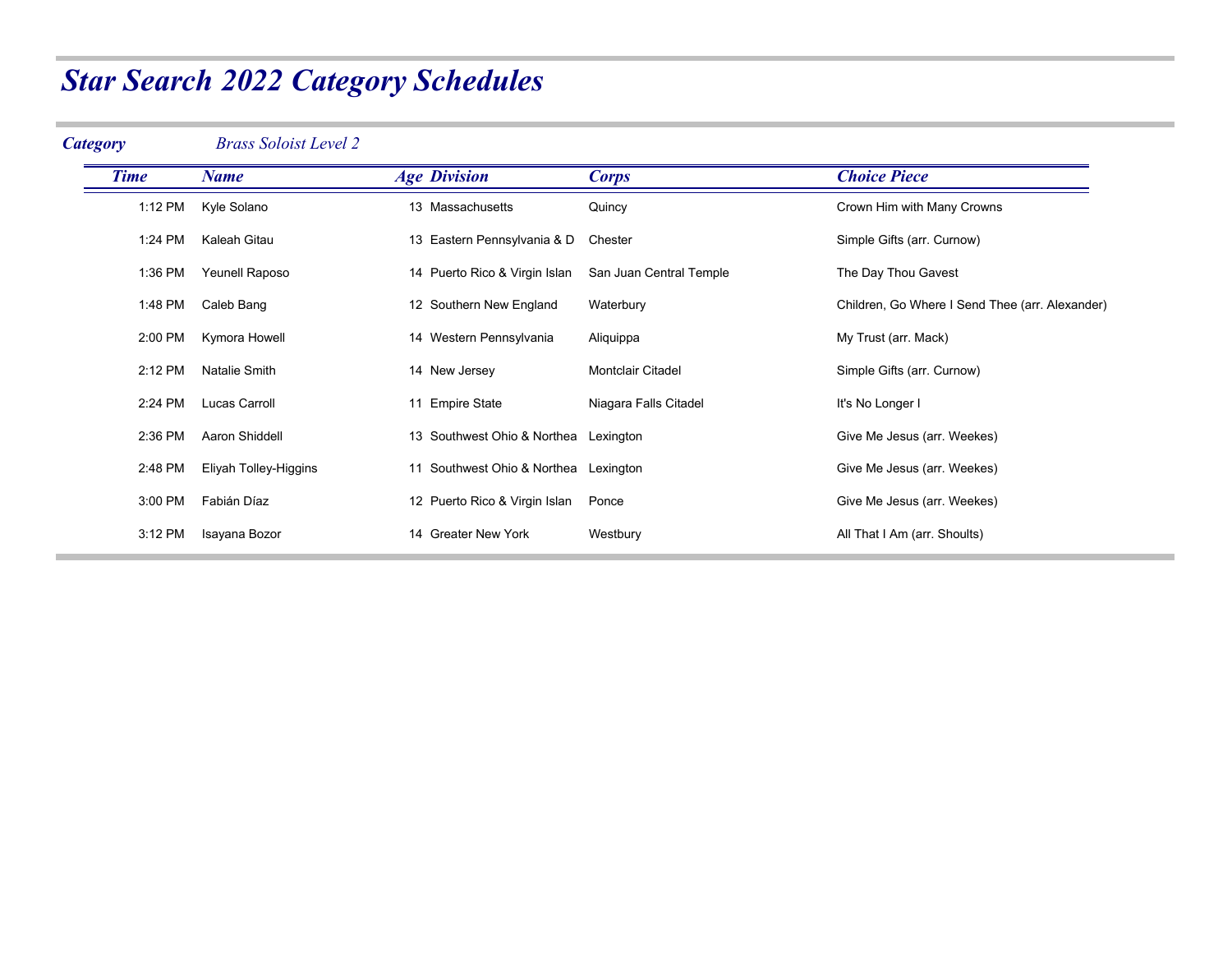| <b>Category</b> |             | <b>Brass Soloist Level 3</b> |                               |                               |                                       |
|-----------------|-------------|------------------------------|-------------------------------|-------------------------------|---------------------------------------|
|                 | <b>Time</b> | <b>Name</b>                  | <b>Age Division</b>           | <b>Corps</b>                  | <b>Choice Piece</b>                   |
|                 | 1:00 PM     | Abasionah Etuk               | 17 Eastern Pennsylvania & D   | Philadelphia Citadel / Korean | More Grace (arr. Krinjak)             |
|                 | 1:12 PM     | Paige Liskey                 | 15 Northern New England       | <b>Portland Citadel</b>       | More Grace (arr. Krinjak)             |
|                 | 1:24 PM     | <b>Justice Mikles</b>        | 15 Greater New York           | Brooklyn Bay Ridge            | Nettleton (Collier)                   |
|                 | 1:36 PM     | Abigail Lalanne              | 15 New Jersey                 | Orange                        |                                       |
|                 | 1:48 PM     | Lance Carroll                | 14 Empire State               | Niagara Falls Citadel         |                                       |
|                 | 2:00 PM     | <b>Matthew Barrington</b>    | 14 Southwest Ohio & Northea   | Lexington                     | Endurance                             |
|                 | 2:12 PM     | Emir Dávila                  | 17 Puerto Rico & Virgin Islan | Guayama Kroc Center           | Concierto de Aranjuez                 |
|                 | 2:24 PM     | Pedro Guillen                | 15 New Jersey                 | Morristown                    | Everywhere (arr. Collier)             |
|                 | 2:36 PM     | Jayson DeLong                | 17 Massachusetts              | Framingham                    | Simple Gifts (arr. Curnow)            |
|                 | 2:48 PM     | Joshua Bang                  | 15 Southern New England       | Waterbury                     | This Is My Father's World (Broughton) |
|                 | 3:00 PM     | <b>Emily McNeil</b>          | 16 Empire State               | Ithaca                        | This Little Light of Mine (Bearcroft) |
|                 |             |                              |                               |                               |                                       |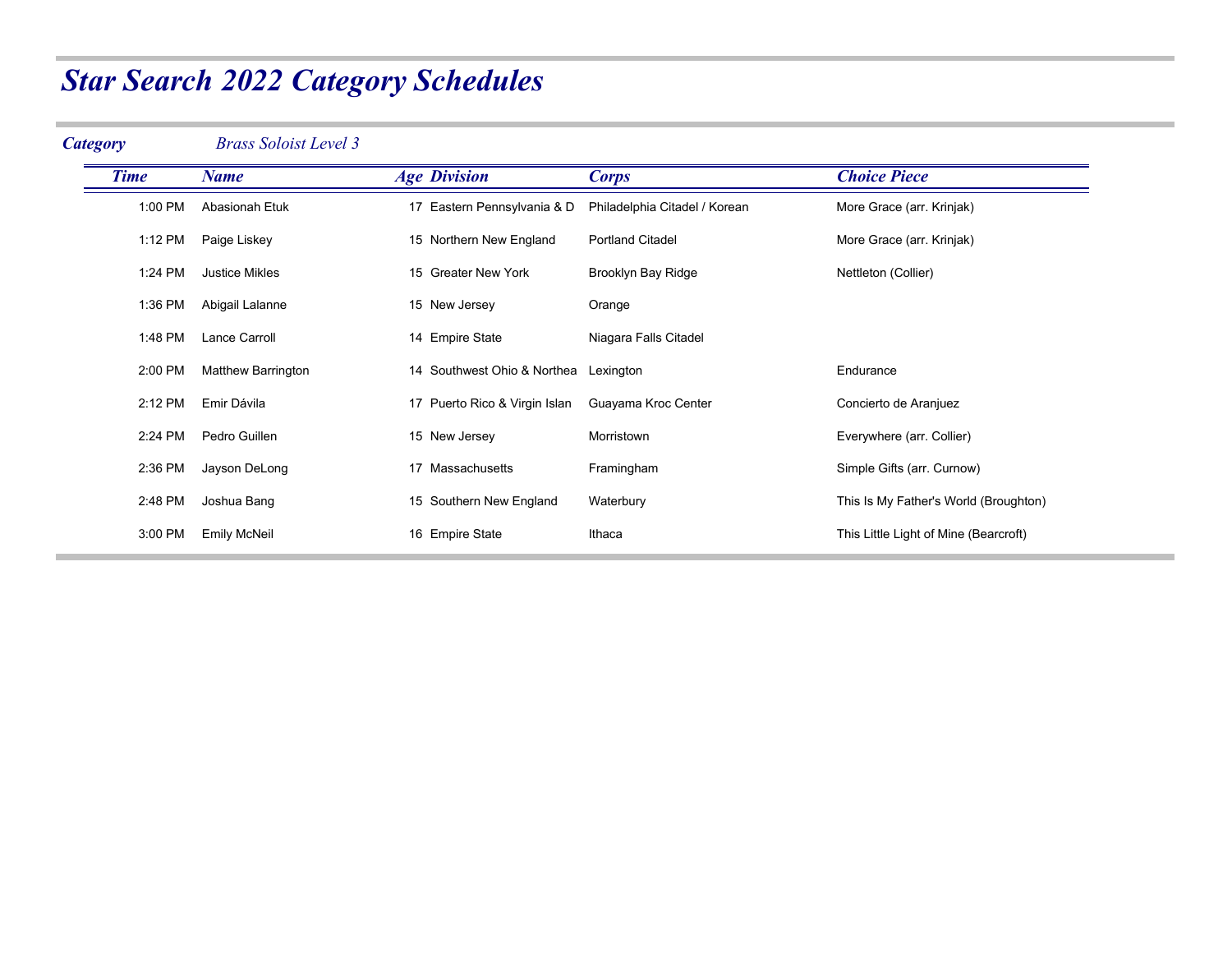| <b>Category</b> | <b>Brass Soloist Level 4</b> |                     |                             |                       |                                               |
|-----------------|------------------------------|---------------------|-----------------------------|-----------------------|-----------------------------------------------|
| <b>Time</b>     | <b>Name</b>                  | <b>Age Division</b> |                             | <b>Corps</b>          | <b>Choice Piece</b>                           |
| 1:00 PM         | Logan Carroll                | 18 Empire State     |                             | Niagara Falls Citadel | Prelude and Scherzo on "Leaning" (Barrington) |
| 1:15 PM         | <b>Te'San Sallie</b>         |                     | 18 Western Pennsylvania     | Aliquippa             | Prelude and Scherzo on "Leaning" (Barrington) |
| 1:30 PM         | John Ferreira                | 19 New Jersey       |                             | Montclair Citadel     | O Church Arise (arr. Norbury)                 |
| 1:45 PM         | Gavrilla Wicaksono           | 19 Empire State     |                             | Ithaca                | Long, Long Ago (Scotney)                      |
| 2:00 PM         | Kendra Gitau                 |                     | 15 Eastern Pennsylvania & D | Chester               | Everywhere (arr. Collier)                     |
| 2:15 PM         | Joshua Bang                  |                     | 15 Southern New England     | Waterbury             | The Cross                                     |
| 2:30 PM         | Justin Siguachi              | 20 Greater New York |                             | Queens Temple         | When I Remember (Catherwood)                  |
| 2:45 PM         | James Dorce                  | 19 Greater New York |                             | Westbury              | The Call of Christ (Bearcroft)                |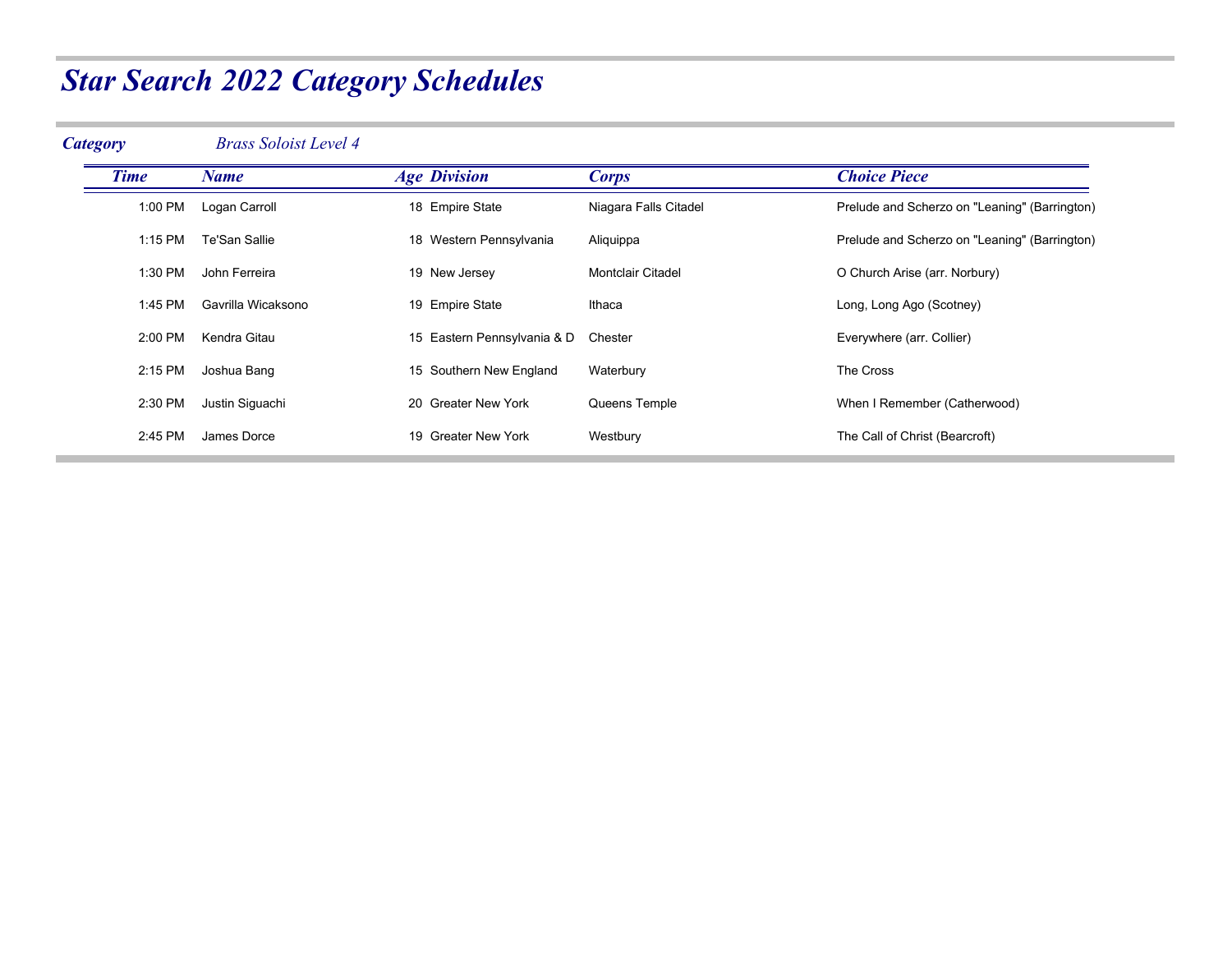### *Category Dance Soloist Level 1 Time Name Age Division Corps Choice Piece* 1:00 PM Brooklyn Eldred 10 Southern New England Bristol 1:10 PM Milani Shepard 9 Southern New England Bristol 1:20 PM Alejandra Coca 8 Greater New York Queens Temple 1:30 PM Makaylun Ogle 10 Northeast Ohio Salem 1:40 PM Allison Rouse 10 New Jersey Kearny 1:50 PM Aeden Ngalle 6 Southwest Ohio & Northea Chillicothe 2:00 PM Kamila Díaz 8 Puerto Rico & Virgin Islan San Juan Central Temple 2:10 PM Camila Santana **9 Empire State** Utica Citadel 2:20 PM Daisha Rodriguez 9 New Jersey Trenton Citadel 2:30 PM Charlotte Whitehouse 9 Eastern Pennsylvania & D Philadelphia Roxborough 2:40 PM Alexa Ewan 8 Eastern Pennsylvania & D Chambersburg 2:50 PM Mathias Goyette 10 Northern New England Lewiston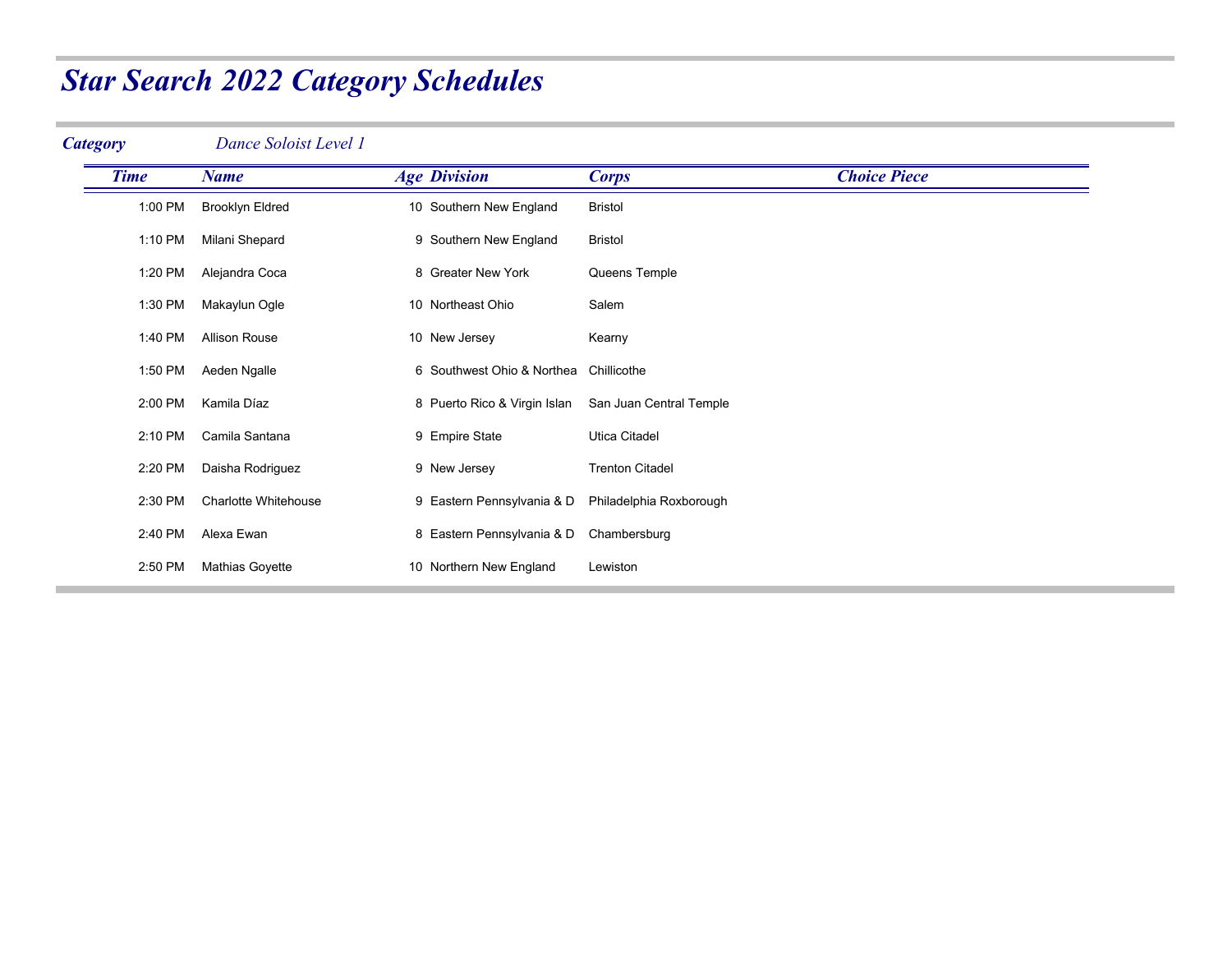### *Category Dance Soloist Level 2 Time Name Age Division Corps Choice Piece* 1:00 PM Isabel Coca 12 Greater New York Queens Temple 1:10 PM Annikah Mack 12 Greater New York College for Officer Training 1:20 PM Lydia Goyette 12 Northern New England Lewiston 1:30 PM Jamera Green 14 Western Pennsylvania Steel Valley 1:40 PM Nicole Richerson Colston 13 Empire State Buffalo Kensington 1:50 PM Allysa Welch 11 Empire State Ithaca 2:00 PM Ruby Garcia 13 Northeast Ohio Painesville Citadel 2:10 PM Romina Espinoza 12 New Jersey Montclair Citadel 2:20 PM Sara Swires 13 Massachusetts Fall River2:30 PM Jadalice Camacho 13 Southern New England Bristol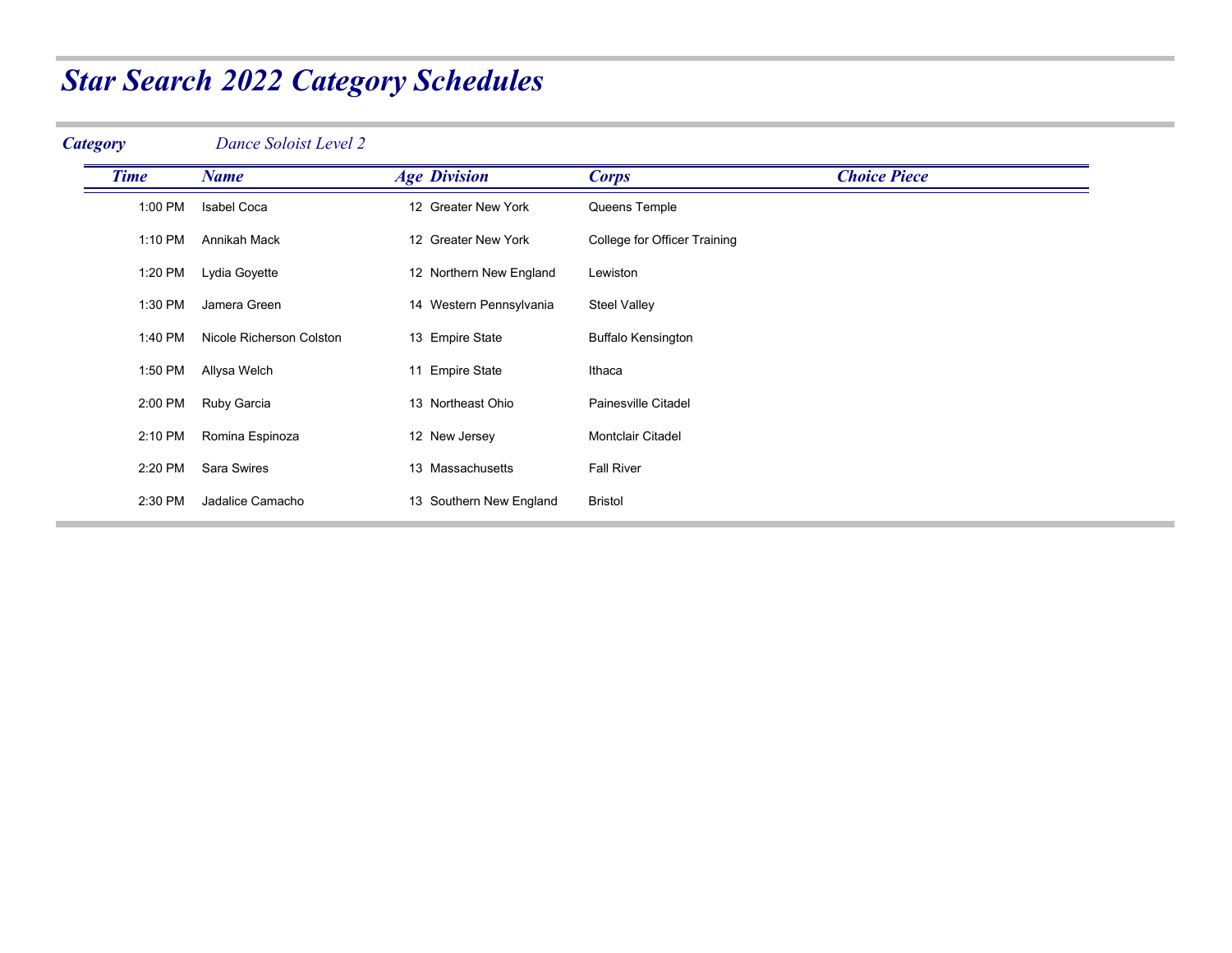### *Category Dance Soloist Level 3 Time Name Age Division Corps Choice Piece* 9:30 AM Yazmily Reyes 16 Puerto Rico & Virgin Islan Arecibo 9:40 AM Nashly Vilorio 14 Massachusetts Lawrence Who You Say I Am 9:50 AM Raven Taylor **15 Northeast Ohio** Elyria **Elyria Cuiet (Stripped)** Quiet (Stripped) 10:00 AM Javan Mackneer 15 Western Pennsylvania Rochester 10K 10:20 AM Murielle Ngalle 16 Southwest Ohio & Northea Chillicothe 10:30 AM Skylin Thomas 16 Northeast Ohio Salem Stand Up Stand Up 10:40 AM Emily McNeil **16 Empire State** Ithaca **In Jesus Name** In Jesus Name 10:50 AM Sydney Liskey **15 Northern New England** Portland Citadel **In Jesus Name** 11:00 AM Gianmarco Rodriguez 13 New Jersey Montclair Citadel Mountains 11:10 AM Akemy Perez **13 Greater New York** Bronx Tremont **Bronx Tremont** Wrapped Up 11:20 AM Patricia Kelly 17 Western Pennsylvania New Castle 17:20 AM Patricia Kelly 11:30 AM Serenity Trinidad 15 Southern New England Bristol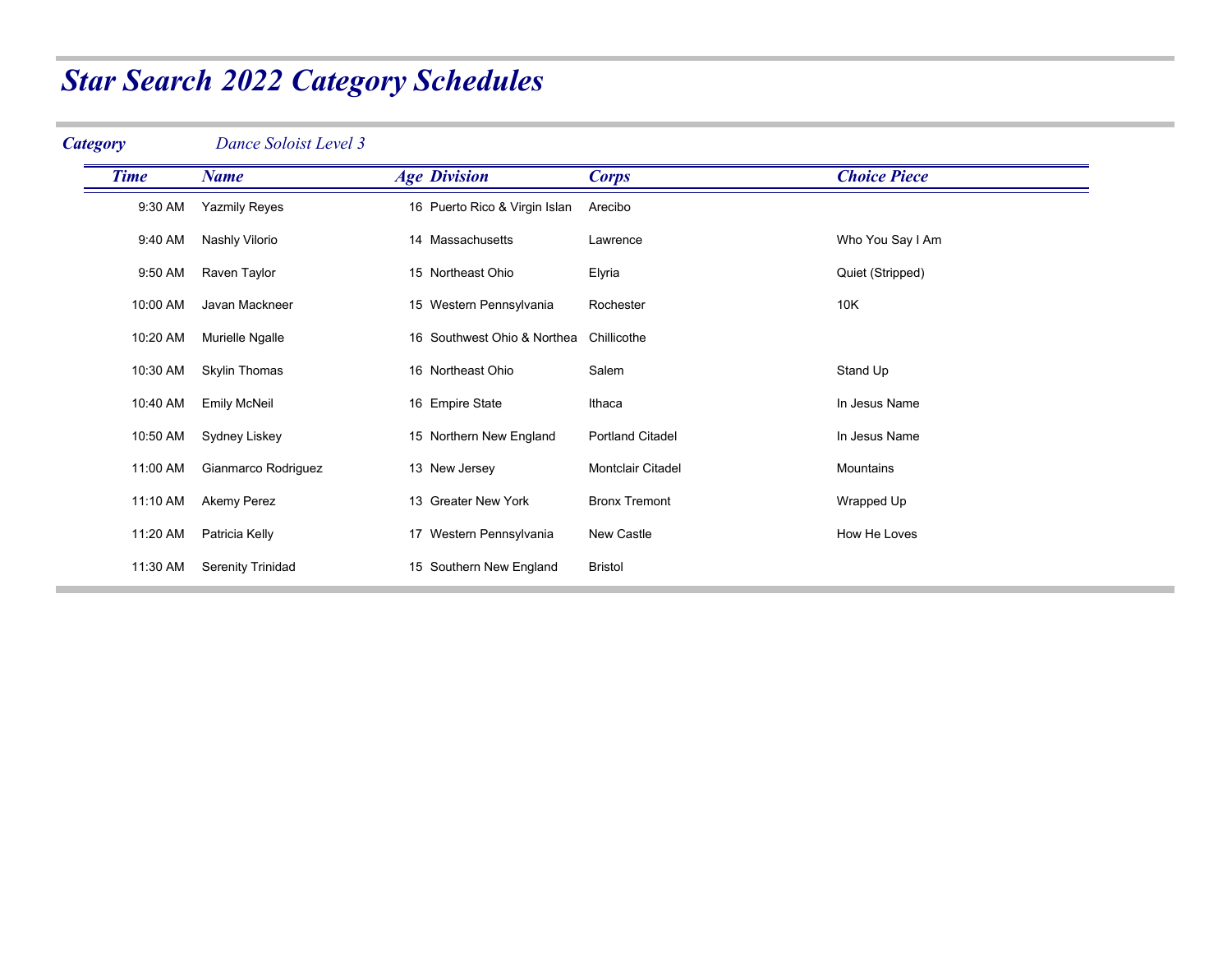| <b>Category</b>            |          | Dance Soloist Level 4 |                             |                               |                   |
|----------------------------|----------|-----------------------|-----------------------------|-------------------------------|-------------------|
| <b>Time</b><br><b>Name</b> |          | <b>Age Division</b>   | <b>Corps</b>                | <b>Choice Piece</b>           |                   |
|                            | 9:30 AM  | Keanna Evans          | 20 Northern New England     | Burlington                    | From East to West |
|                            | 9:40 AM  | Katelin Boodoosingh   | 19 Eastern Pennsylvania & D | Philadelphia Citadel / Korean |                   |
|                            | 9:50 AM  | Nya Speller           | 21 Greater New York         | Poughkeepsie                  | Fighting for Me   |
|                            | 10:10 AM | Julie Dorce           | 20 Greater New York         | Westbury                      | Back to Life      |
|                            | 10:20 AM | Lajada Myers          | 18 Western Pennsylvania     | <b>Steel Valley</b>           | Peace Be Still    |
|                            | 10:30 AM | Liana Padillo         | 17 New Jersey               | <b>Montclair Citadel</b>      | Hey Lord          |
|                            | 10:40 AM | Allanda Thomas-Petit  | 17 New Jersey               | Asbury Park                   | One Day           |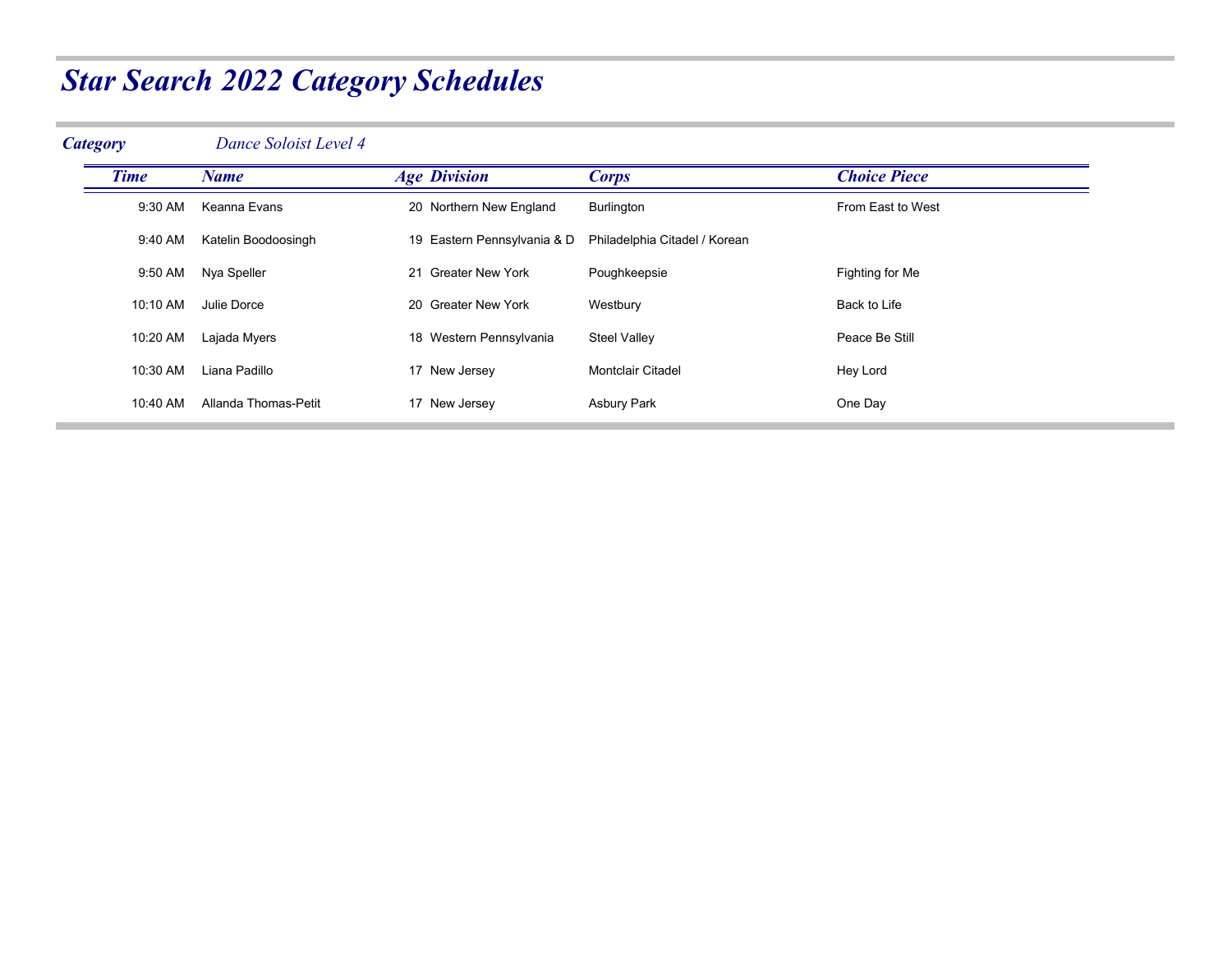| <b>Category</b> |             | Dance Troupe Level A |                            |                          |                     |
|-----------------|-------------|----------------------|----------------------------|--------------------------|---------------------|
|                 | <b>Time</b> | <b>Name</b>          | <b>Age Division</b>        | <b>Corps</b>             | <b>Choice Piece</b> |
|                 | 9:30 AM     |                      | 0 Massachusetts            | Newburyport              | No Fear in Love     |
|                 | 9:42 AM     |                      | 0 Greater New York         | Queens Temple            | Loved               |
|                 | 10:06 AM    |                      | 0 New Jersey               | Red Bank                 | Happy Dance         |
|                 | 10:18 AM    |                      | 0 Southern New England     | <b>Bristol</b>           |                     |
|                 | 10:42 AM    |                      | 0 Eastern Pennsylvania & D | Philadelphia Kroc Center | Joyful              |
|                 | 10:54 AM    |                      | 0 Northeast Ohio           | Dover                    |                     |
|                 | 11:06 AM    |                      | 0 Empire State             | <b>Troy Temple</b>       |                     |
|                 | 11:18 AM    |                      | 0 Empire State             | Ithaca                   |                     |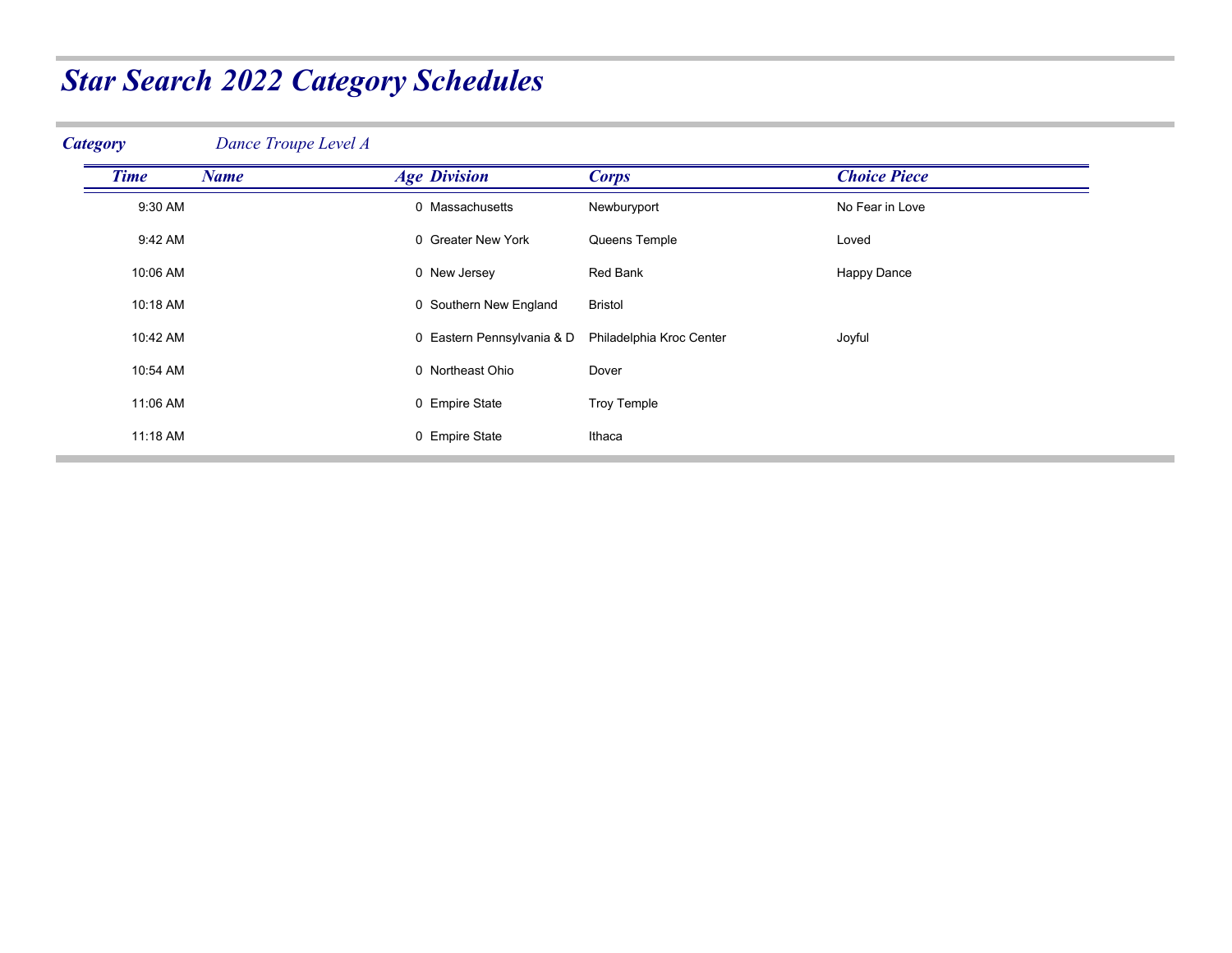| <b>Category</b> | Dance Troupe Level B |                        |                           |                     |
|-----------------|----------------------|------------------------|---------------------------|---------------------|
| <b>Time</b>     | <b>Name</b>          | <b>Age Division</b>    | <b>Corps</b>              | <b>Choice Piece</b> |
| 1:00 PM         |                      | 0 Empire State         | Ithaca                    | I Am Not Ashamed    |
| 1:12 PM         |                      | 0 Empire State         | <b>Buffalo Kensington</b> |                     |
| 1:24 PM         |                      | 0 New Jersey           | Red Bank                  | Way Truth Life      |
| 1:36 PM         |                      | 0 New Jersey           | <b>Montclair Citadel</b>  | Forever             |
| 1:48 PM         |                      | 0 Southern New England | <b>Bristol</b>            |                     |
| 2:12 PM         |                      | 0 Northeast Ohio       | Elyria                    |                     |
| 2:24 PM         |                      | 0 Western Pennsylvania | <b>Steel Valley</b>       | God, Turn It Around |
| 2:48 PM         |                      | 0 Greater New York     | Westbury                  | Even in the Clouds  |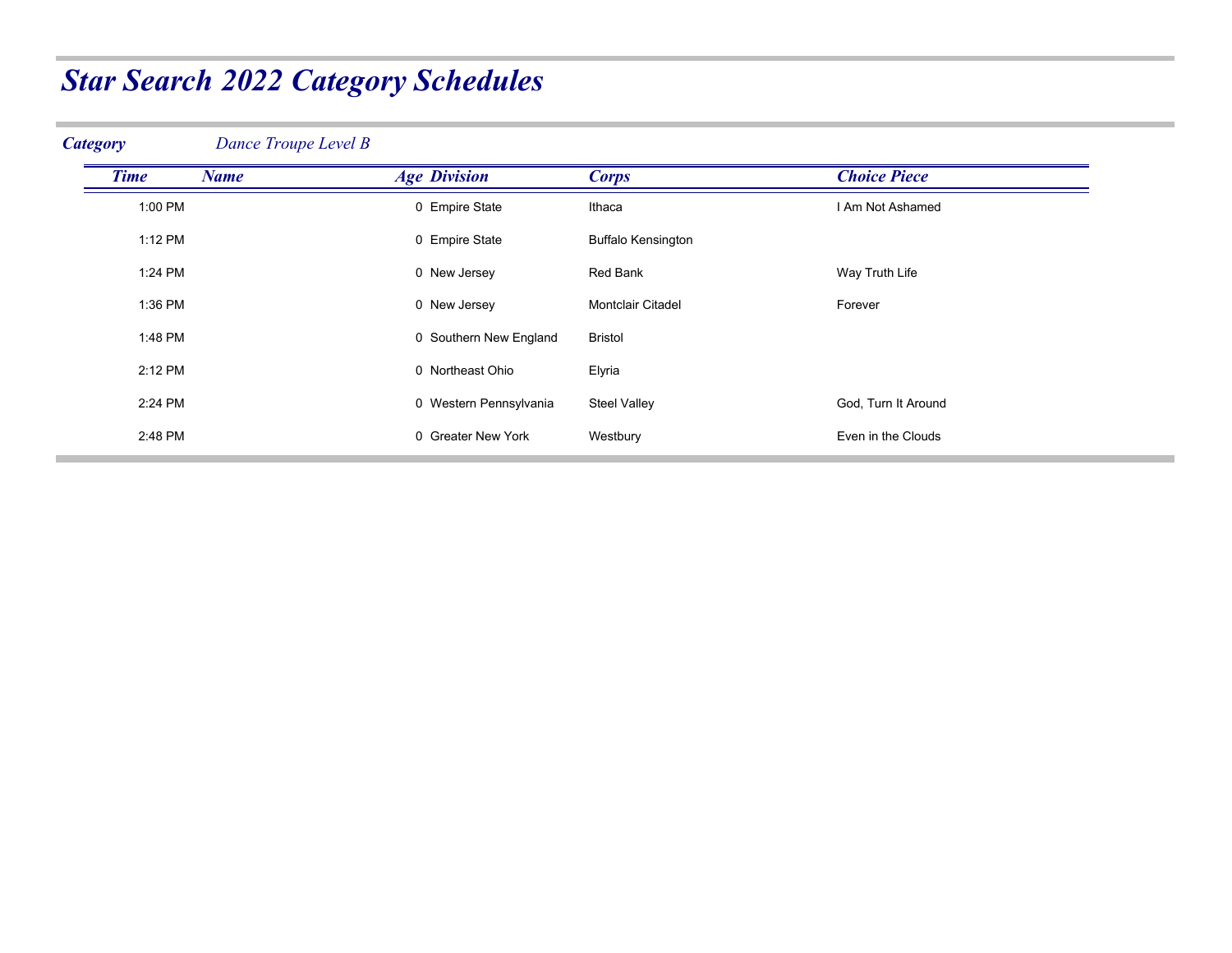| <b>Time</b> | <b>Name</b>     | <b>Age Division</b>        | <b>Corps</b>             | <b>Choice Piece</b> |
|-------------|-----------------|----------------------------|--------------------------|---------------------|
| 9:30 AM     | Shylah Cruz     | 10 Western Pennsylvania    | Rochester                |                     |
| 9:40 AM     | Samuel Allen    | 8 Northeast Ohio           | Dover                    |                     |
| 9:50 AM     | Alisha Lewis    | 9 Greater New York         | New York Temple          |                     |
| 10:00 AM    | Levis Carroll   | 7 Empire State             | Niagara Falls Citadel    |                     |
| 10:20 AM    | Joy Russell     | 10 Southern New England    | Manchester               |                     |
| 10:30 AM    | Aaliyah Jackson | 8 Empire State             | Ithaca                   |                     |
| 10:40 AM    | Naomi Ross      | 10 Massachusetts           | Lowell                   |                     |
| 10:50 AM    | Aeden Ngalle    | 6 Southwest Ohio & Northea | Chillicothe              |                     |
| 11:00 AM    | Micah Hodgson   | 9 New Jersey               | <b>Montclair Citadel</b> |                     |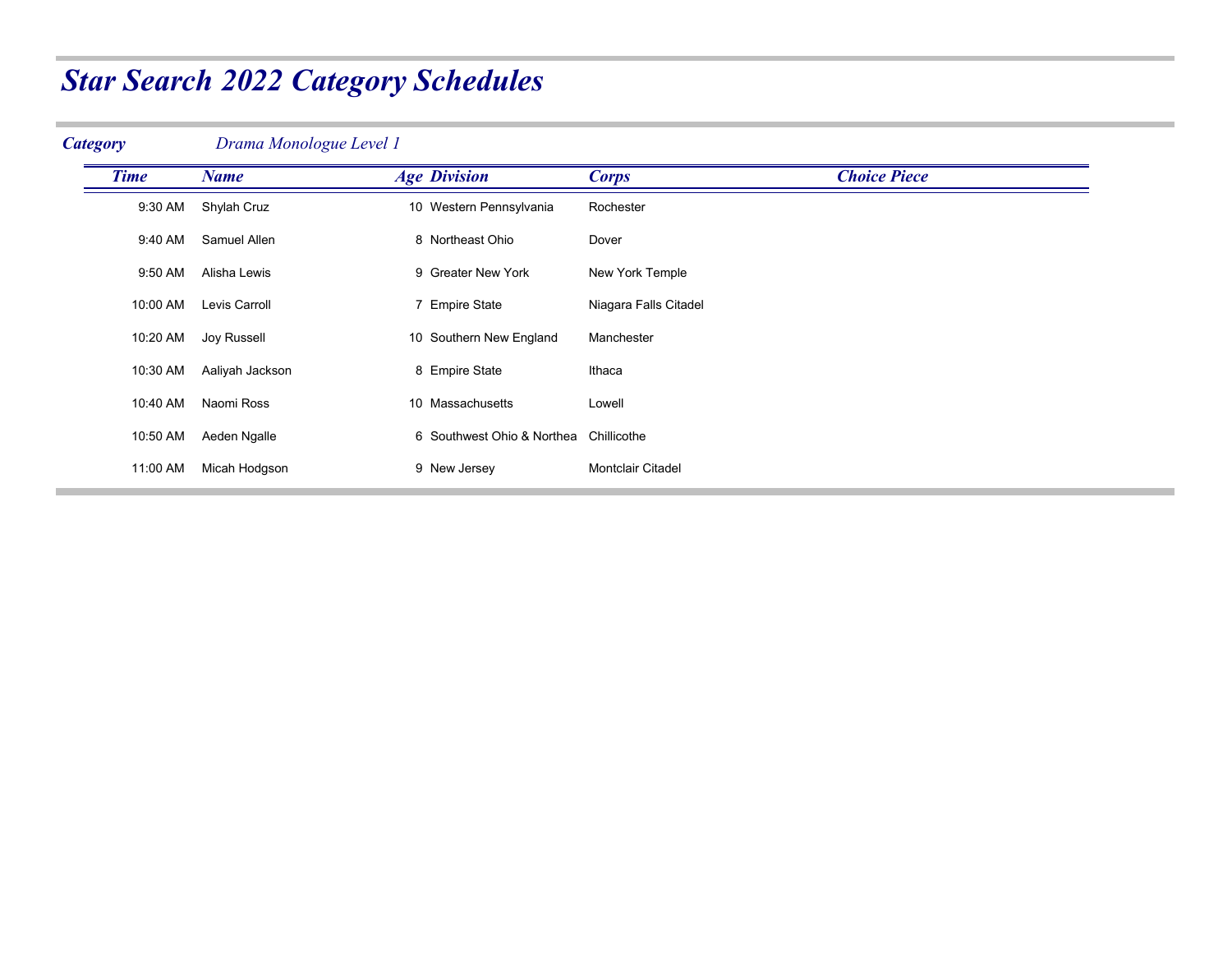| <b>Time</b> | <b>Name</b>             | <b>Age Division</b>           | <b>Corps</b>               | <b>Choice Piece</b> |
|-------------|-------------------------|-------------------------------|----------------------------|---------------------|
| 9:40 AM     | Stella Ngalle           | 13 Southwest Ohio & Northea   | Chillicothe                |                     |
| 9:50 AM     | Justice Ngalle          | 12 Southwest Ohio & Northea   | Chillicothe                |                     |
| 10:00 AM    | Luke Davis              | 12 Northern New England       | Capital Region             |                     |
| 10:10 AM    | <b>Nick Grant</b>       | 13 Western Pennsylvania       | Latrobe                    |                     |
| 10:30 AM    | Calina Francis          | 14 Northeast Ohio             | <b>Ashland Kroc Center</b> |                     |
| 10:40 AM    | Elizabeth Higgins       | 12 New Jersey                 | Montclair Citadel          |                     |
| 10:50 AM    | Elijah Jackson          | 11 Empire State               | Ithaca                     |                     |
| 11:00 AM    | <b>Michael Williams</b> | 12 Eastern Pennsylvania & D   | East Stroudsburg           |                     |
| 11:10 AM    | Jessica Patrice         | 12 Greater New York           | Yonkers                    |                     |
| 11:20 AM    | <b>Trinity Valdés</b>   | 12 Puerto Rico & Virgin Islan | Guayama Kroc Center        |                     |
| 11:30 AM    | Navaeh Lowery           | 14 Western Pennsylvania       | Pittsburgh Westside        |                     |
| 11:40 AM    | Lucas Carroll           | 11 Empire State               | Niagara Falls Citadel      |                     |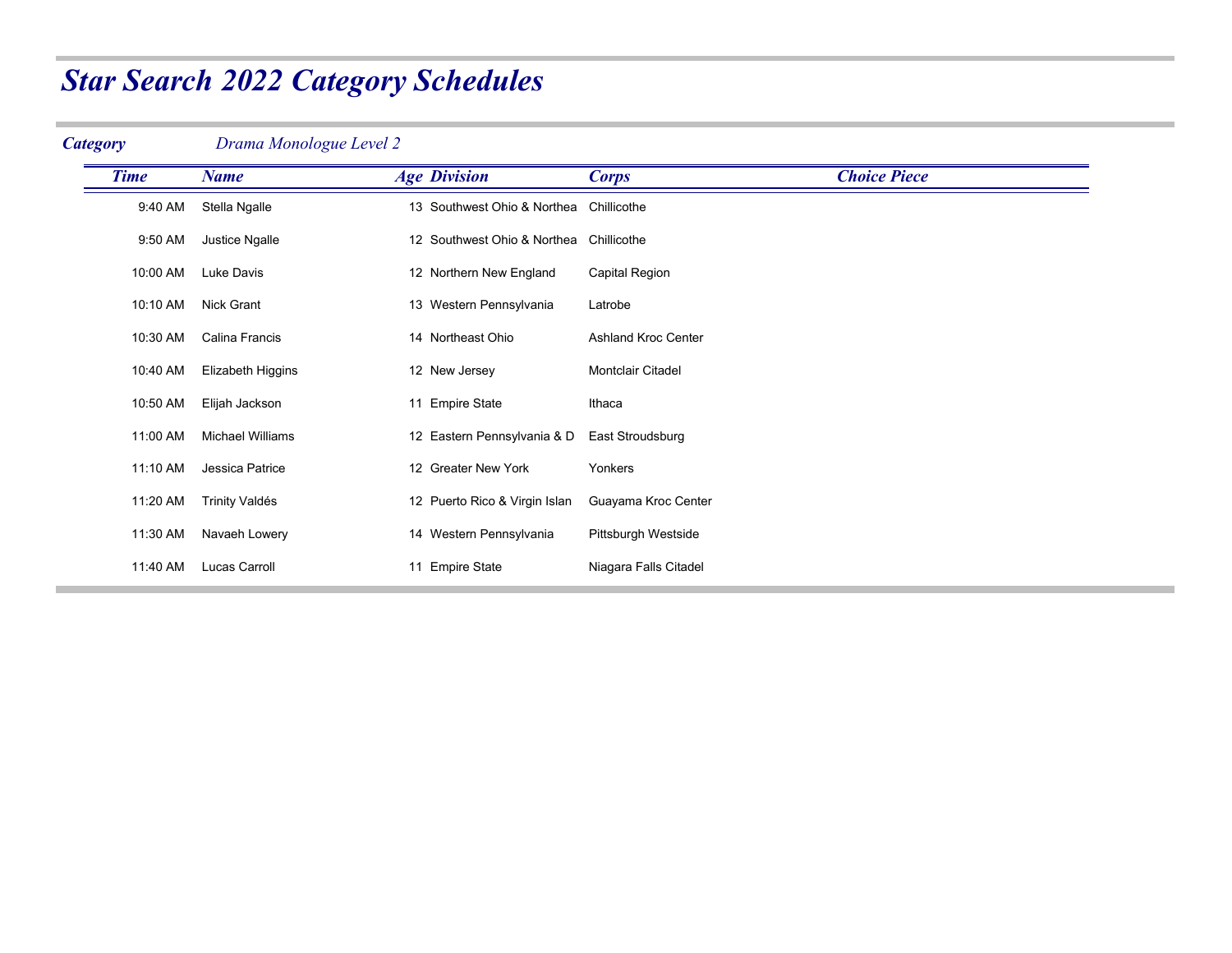| <b>Time</b> | <b>Name</b>               | <b>Age Division</b>           | <b>Corps</b>             | <b>Choice Piece</b> |
|-------------|---------------------------|-------------------------------|--------------------------|---------------------|
| 1:00 PM     | <b>Tucker Knappins</b>    | 13 Northeast Ohio             | Elyria                   |                     |
| 1:10 PM     | Pablo Delgado             | 16 Puerto Rico & Virgin Islan | Humacao                  |                     |
| 1:20 PM     | Alyssa Jadan              | 13 Greater New York           | Tarrytown                |                     |
| 1:30 PM     | Dominic Loga              | 16 Empire State               | Ithaca                   |                     |
| 1:40 PM     | <b>Emily Fullop</b>       | 13 Massachusetts              | Waltham                  |                     |
| 1:50 PM     | Sydney Liskey             | 15 Northern New England       | <b>Portland Citadel</b>  |                     |
| 2:10 PM     | <b>Alexander Williams</b> | 13 Eastern Pennsylvania & D   | East Stroudsburg         |                     |
| 2:20 PM     | Murielle Ngalle           | 16 Southwest Ohio & Northea   | Chillicothe              |                     |
| 2:30 PM     | <b>Thomas Scott</b>       | 15 Western Pennsylvania       | Aliquippa                |                     |
| 2:40 PM     | Sarah Knaggs              | 13 New Jersey                 | <b>Montclair Citadel</b> |                     |
| 2:50 PM     | Isabella Eggert           | 15 Empire State               | Niagara Falls Citadel    |                     |
| 3:00 PM     | <b>Avery Alston</b>       | 16 Western Pennsylvania       | Pittsburgh Westside      |                     |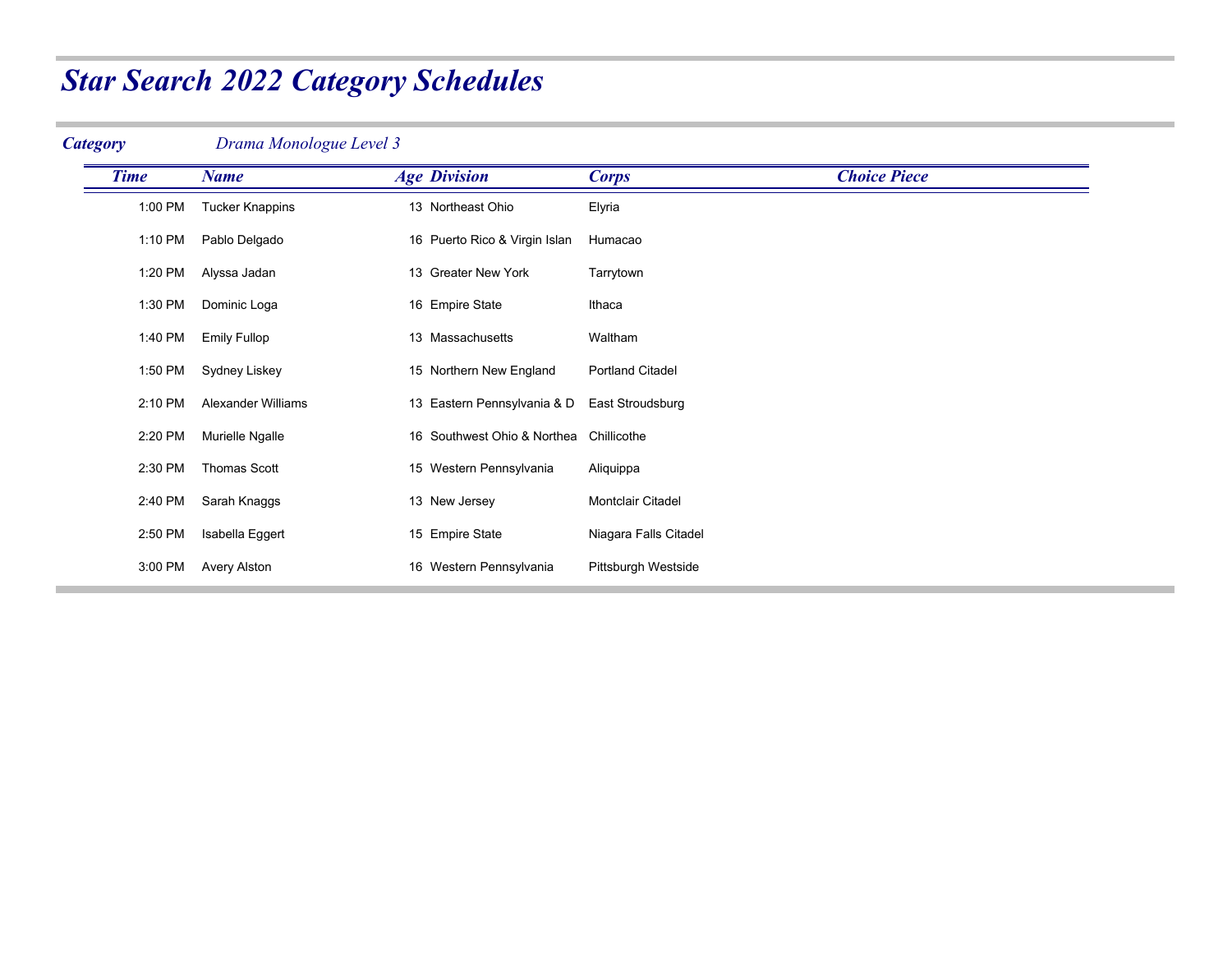| Time      | <b>Name</b>        | <b>Age Division</b>                     | <b>Corps</b>          | <b>Choice Piece</b> |
|-----------|--------------------|-----------------------------------------|-----------------------|---------------------|
| 1:00 PM   | Kathin Ngalle      | 20 Southwest Ohio & Northea Chillicothe |                       |                     |
| 1:10 PM   | Danity Valdés      | 16 Puerto Rico & Virgin Islan           | Guayama Kroc Center   |                     |
| 1:30 PM   | Logan Carroll      | 18 Empire State                         | Niagara Falls Citadel |                     |
| 1:50 PM   | Camila Burga-Alcon | 14 Greater New York                     | Queens Temple         |                     |
| 2:00 PM   | Ashleigh Blessing  | 20 Western Pennsylvania                 | Latrobe               |                     |
| $2:10$ PM | Jenna DeMichael    | 17 New Jersey                           | Montclair Citadel     |                     |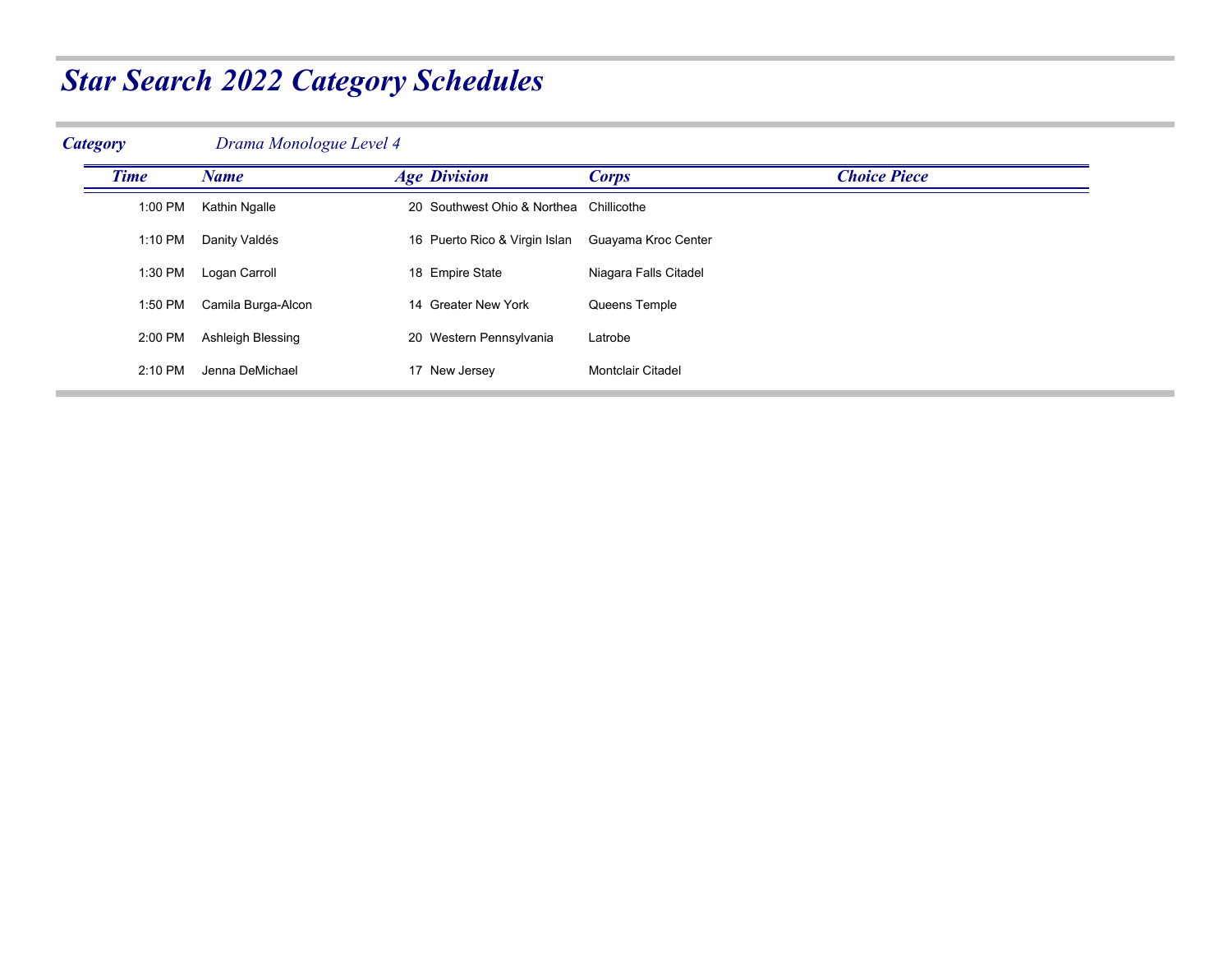| <b>Category</b> | Drama Troupe Level A |                            |                     |                     |
|-----------------|----------------------|----------------------------|---------------------|---------------------|
| <b>Time</b>     | <b>Name</b>          | <b>Age Division</b>        | <b>Corps</b>        | <b>Choice Piece</b> |
| 1:00 PM         |                      | 0 Western Pennsylvania     | <b>Steel Valley</b> |                     |
| 1:12 PM         |                      | 0 Western Pennsylvania     | Rochester           |                     |
| 1:24 PM         |                      | 0 Empire State             | <b>Troy Temple</b>  |                     |
| 1:36 PM         |                      | 0 New Jersey               | Newark Ironbound    |                     |
| 1:48 PM         |                      | 0 Northeast Ohio           | Dover               |                     |
| 2:00 PM         |                      | 0 Eastern Pennsylvania & D | West Philadelphia   |                     |
| 2:12 PM         |                      | 0 Greater New York         | Westbury            |                     |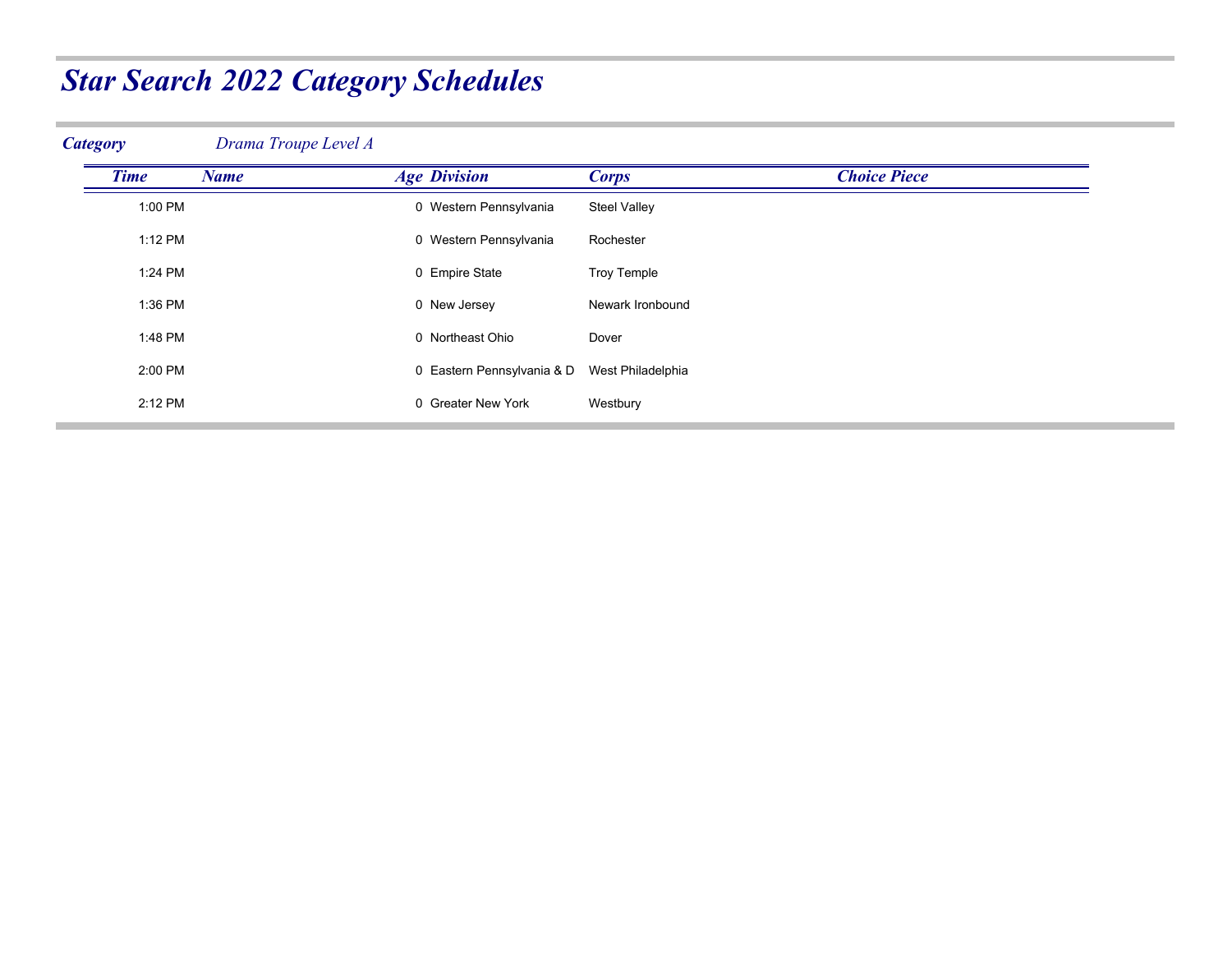| <b>Category</b> | Drama Troupe Level B |                        |                          |                     |
|-----------------|----------------------|------------------------|--------------------------|---------------------|
| <b>Time</b>     | <b>Name</b>          | <b>Age Division</b>    | <b>Corps</b>             | <b>Choice Piece</b> |
| 9:30 AM         |                      | 0 New Jersey           | <b>Montclair Citadel</b> |                     |
| 9:42 AM         |                      | 0 Western Pennsylvania | Latrobe                  |                     |
| 9:54 AM         |                      | 0 Greater New York     | Yonkers                  |                     |
| 10:06 AM        |                      | 0 Western Pennsylvania | <b>Steel Valley</b>      |                     |
| 10:18 AM        |                      | 0 Massachusetts        | <b>Brockton</b>          |                     |
| 10:30 AM        |                      | 0 Empire State         | <b>Troy Temple</b>       |                     |
| 10:42 AM        |                      | 0 Southern New England | <b>Bristol</b>           |                     |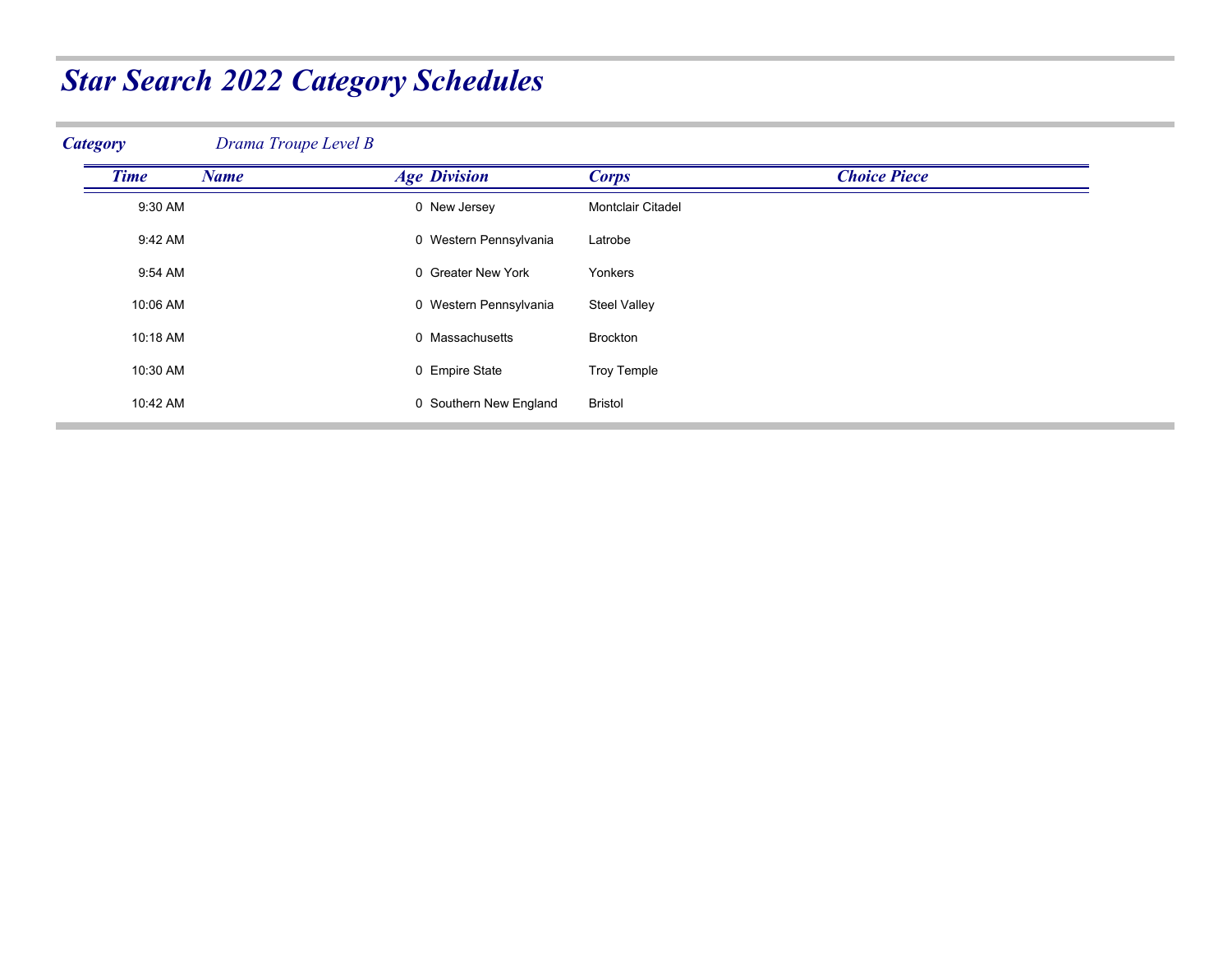| <b>Category</b> | Drum Set Level 1      |                               |                         |                     |  |
|-----------------|-----------------------|-------------------------------|-------------------------|---------------------|--|
| <b>Time</b>     | <b>Name</b>           | <b>Age Division</b>           | <b>Corps</b>            | <b>Choice Piece</b> |  |
| 11:20 AM        | Elliot Pyo            | 11 New Jersey                 | Englewood               |                     |  |
| 11:30 AM        | Manceley Pierre-Louis | 10 Greater New York           | Jamaica Citadel         |                     |  |
| 11:40 AM        | Ciara Cruz            | 8 Western Pennsylvania        | Rochester               |                     |  |
| 11:50 AM        | Shyla Cruz            | 10 Western Pennsylvania       | Rochester               |                     |  |
| 12:00 PM        | Marcos Díaz           | 10 Puerto Rico & Virgin Islan | San Juan Central Temple |                     |  |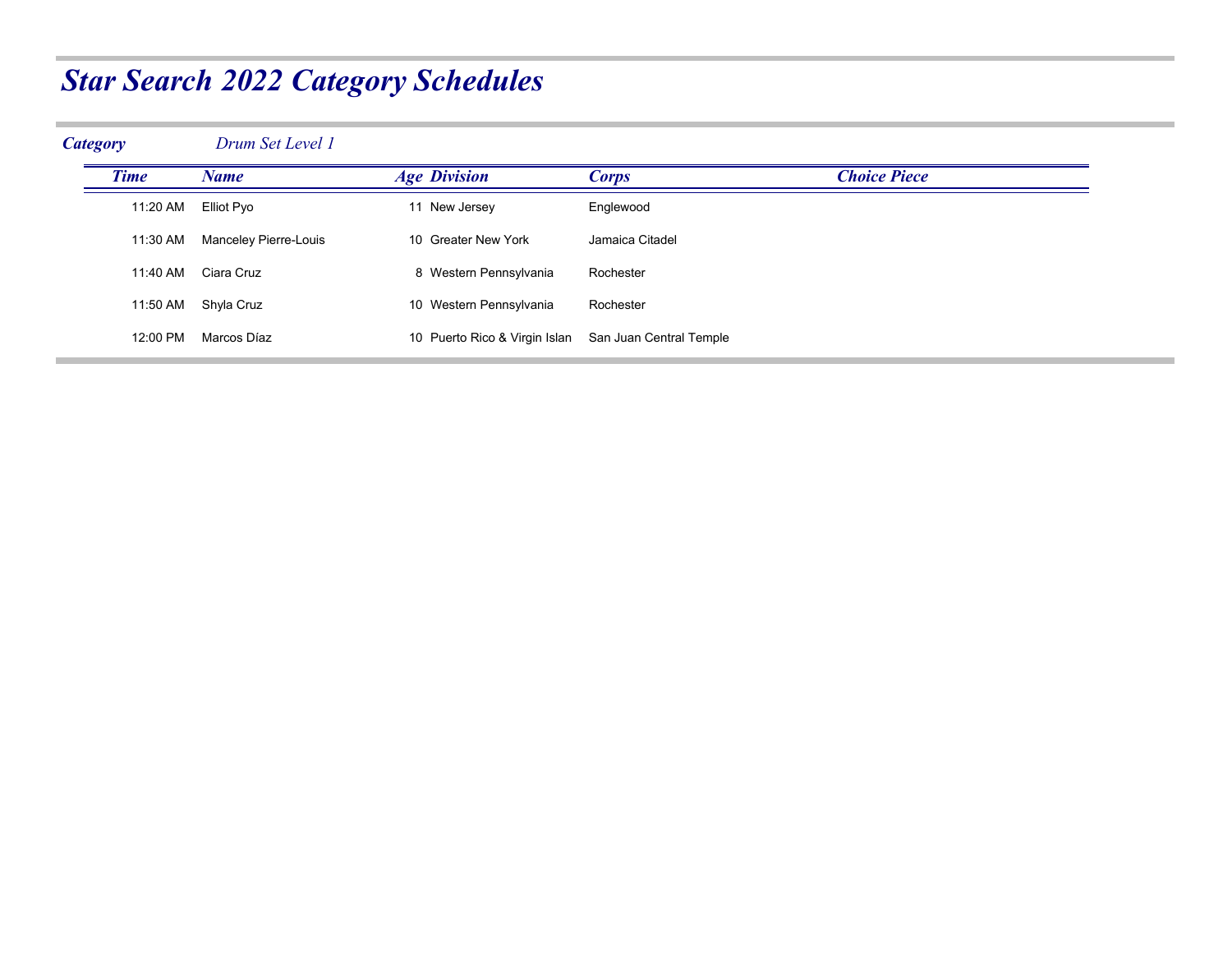| <b>Category</b> |             | Drum Set Level 2    |                                                           |          |              |  |
|-----------------|-------------|---------------------|-----------------------------------------------------------|----------|--------------|--|
|                 | <b>Time</b> | Name                | <b>Age Division</b>                                       | Corps    | Choice Piece |  |
|                 | 10:50 AM    | Issac Kang          | 14 Eastern Pennsylvania & D Philadelphia Citadel / Korean |          |              |  |
|                 | 11:00 AM    | Petshley Louissaint | 14 Greater New York                                       | Westbury |              |  |
|                 | 11:10 AM    | Marck Camilee       | 13 Greater New York                                       | Westbury |              |  |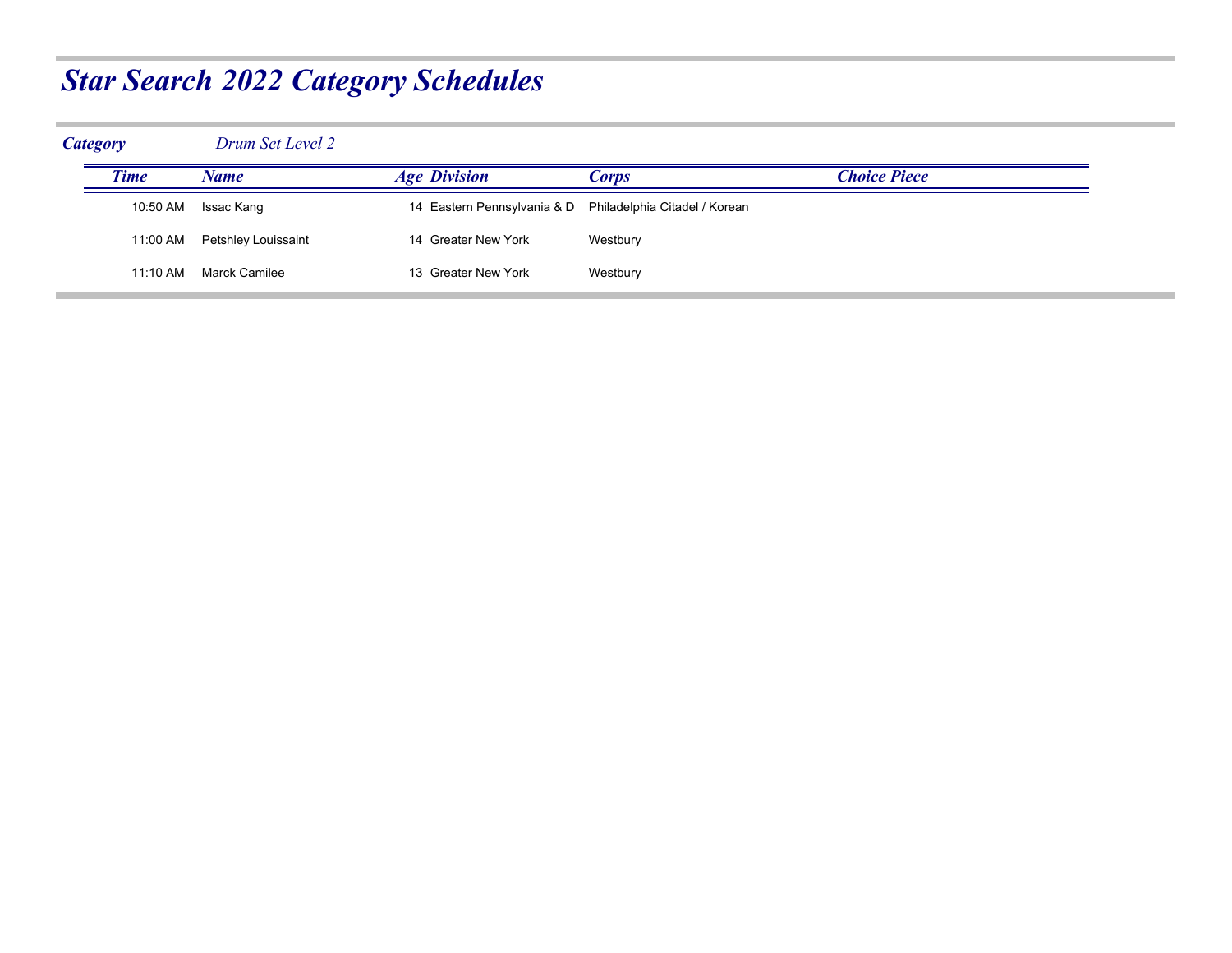| <b>Category</b> | Drum Set Level 3 |                               |                               |                     |
|-----------------|------------------|-------------------------------|-------------------------------|---------------------|
| <b>Time</b>     | <b>Name</b>      | <b>Age Division</b>           | <b>Corps</b>                  | <b>Choice Piece</b> |
| 10:00 AM        | Djurabe Edmond   | 14 Greater New York           | Westbury                      |                     |
| 10:10 AM        | Adam Avery       | 15 New Jersey                 | Montclair Citadel             |                     |
| 10:20 AM        | Anthony Scott    | 15 Western Pennsylvania       | Aliquippa                     |                     |
| 10:30 AM        | Fernando Pacheco | 17 Puerto Rico & Virgin Islan | San Juan Central Temple       |                     |
| 10:40 AM        | Eugene Lim       | 15 Eastern Pennsylvania & D   | Philadelphia Citadel / Korean |                     |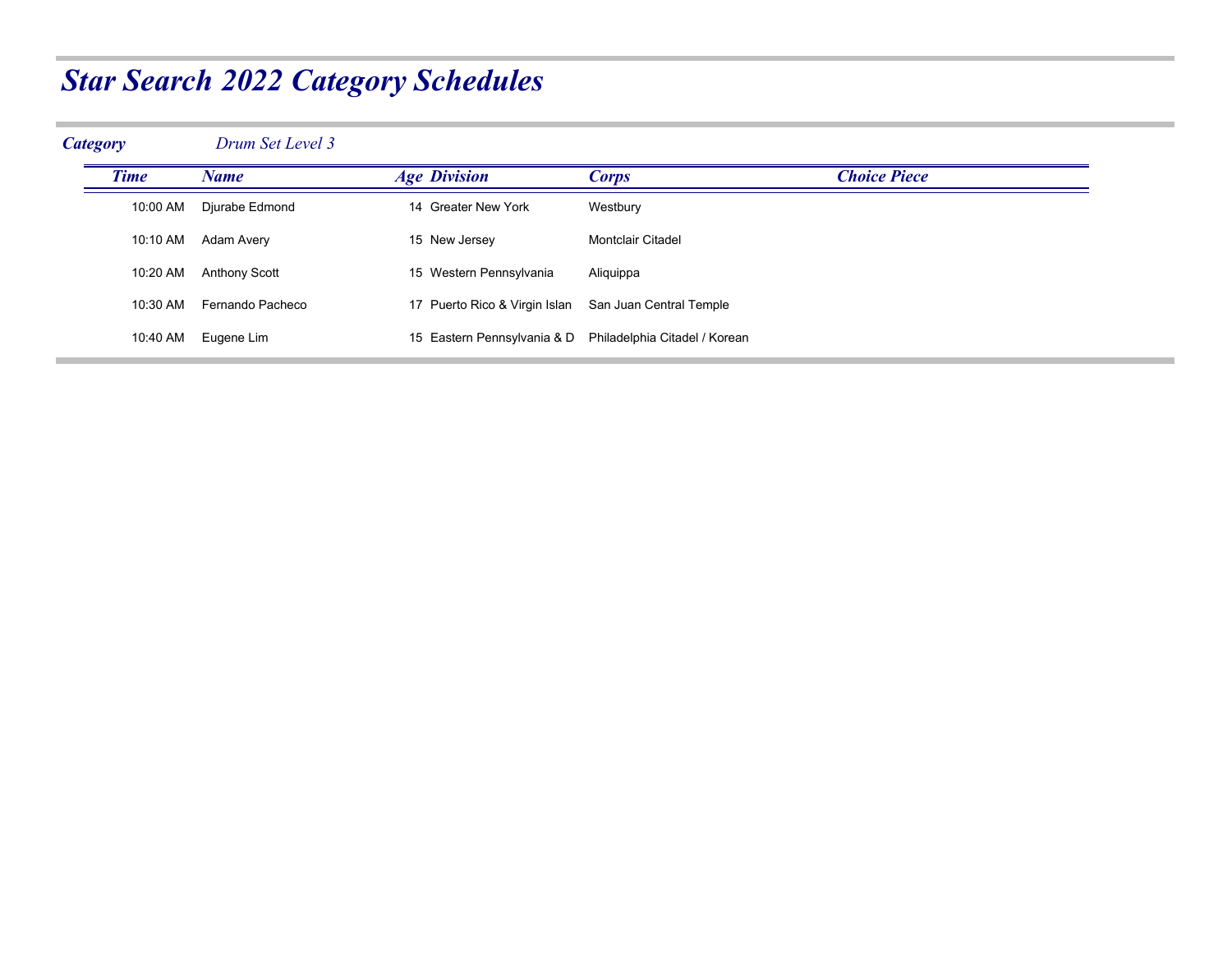| <b>Category</b> |             | Drum Set Level 4     |                                                       |             |              |
|-----------------|-------------|----------------------|-------------------------------------------------------|-------------|--------------|
|                 | <b>Time</b> | Name                 | <b>Age Division</b>                                   | Corps       | Choice Piece |
|                 |             | 9:30 AM Jake Lyle    | 20 New Jersey                                         | Asbury Park |              |
|                 |             | 9:50 AM José Tavarez | 19 Puerto Rico & Virgin Islan San Juan Central Temple |             |              |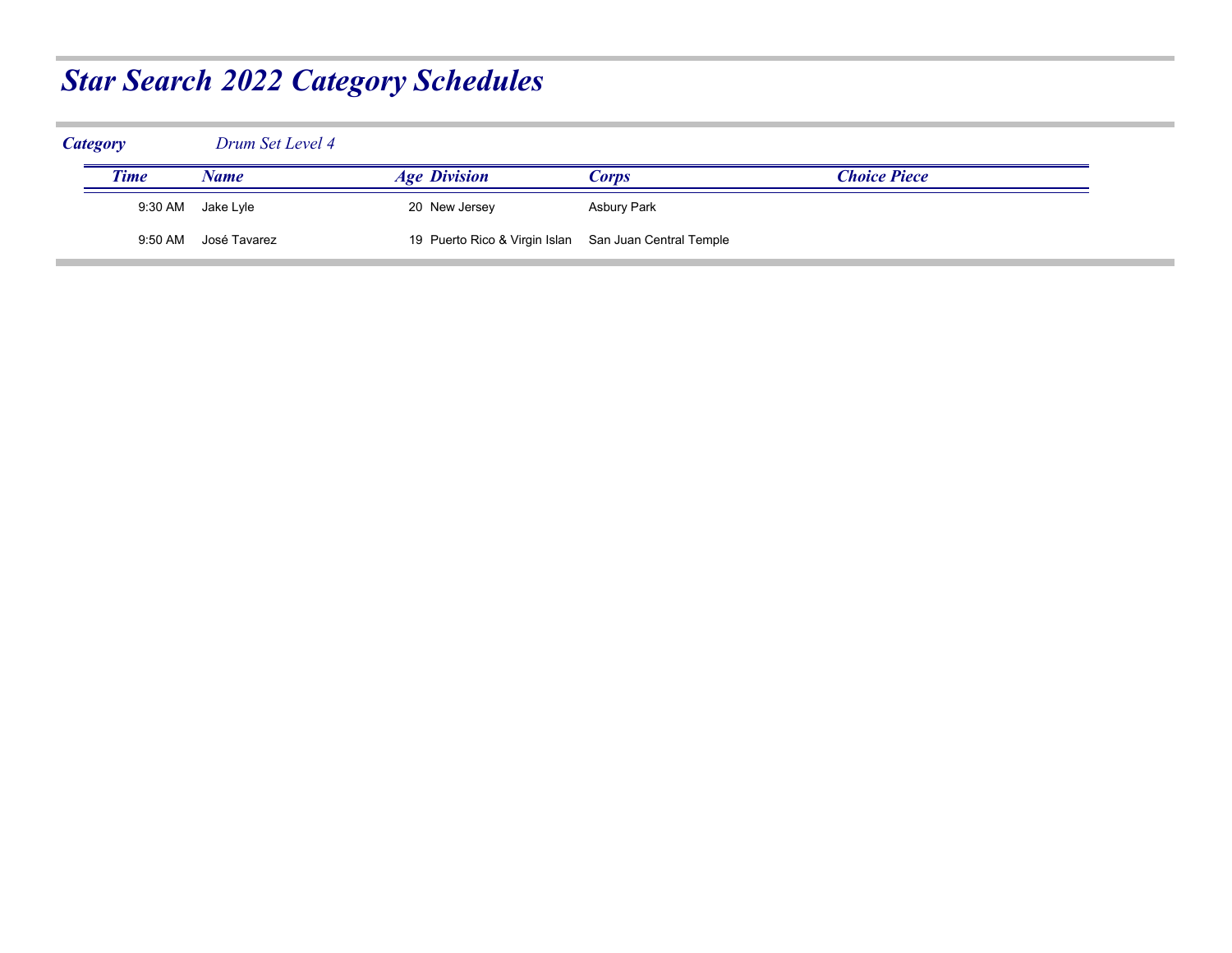| <b>Category</b> |             | Piano Soloist Level 1   |                            |                            |                                  |
|-----------------|-------------|-------------------------|----------------------------|----------------------------|----------------------------------|
|                 | <b>Time</b> | <b>Name</b>             | <b>Age Division</b>        | <b>Corps</b>               | <b>Choice Piece</b>              |
|                 | 10:30 AM    | Irene Kang              | 11 New Jersey              | Englewood                  | Jazz Finale                      |
|                 | 10:42 AM    | Charlotte Whitehouse    | 9 Eastern Pennsylvania & D | Philadelphia Roxborough    | Minuet in G (Bach)               |
|                 | 10:54 AM    | Maxwell Jones           | 8 Empire State             | Schenectady                | All School Parade (Bastien)      |
|                 | 11:06 AM    | Caroline Lance          | 11 Greater New York        | <b>Spring Valley</b>       | Musette (Bach)                   |
|                 | $11:18$ AM  | <b>Matthew Ashcraft</b> | 11 Northeast Ohio          | <b>Ashland Kroc Center</b> | This Little Light of Mine (Loes) |
|                 | 11:30 AM    | Evelyn Ashcraft         | 8 Northeast Ohio           | Ashland Kroc Center        | Wondrous Cross (Mason)           |
|                 | 11:42 AM    | Samantha Maxwell        | 10 Southern New England    | Manchester                 | Wondrous Cross (Mason)           |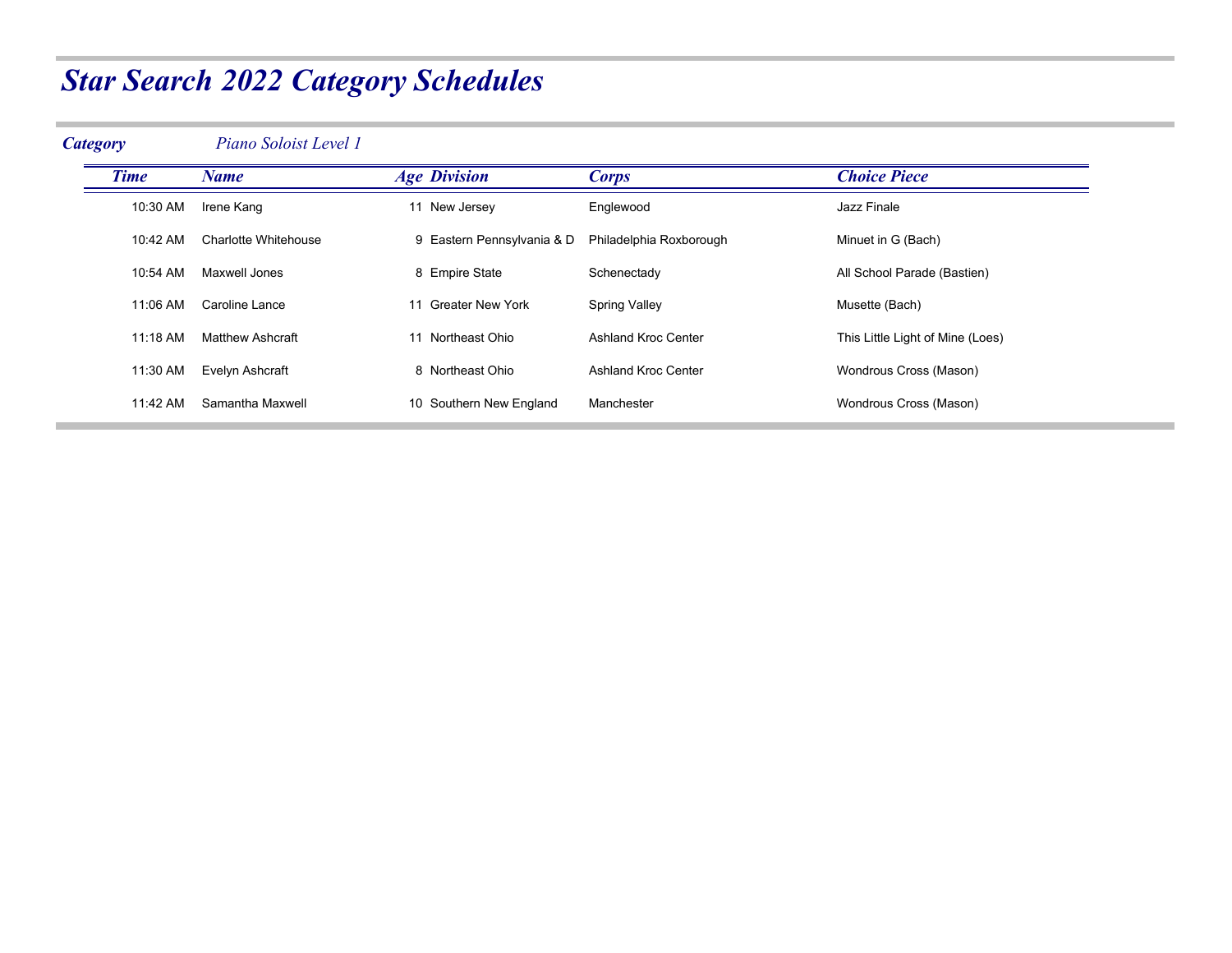| <b>Category</b> |             | Piano Soloist Level 2 |                             |                               |                              |
|-----------------|-------------|-----------------------|-----------------------------|-------------------------------|------------------------------|
|                 | <b>Time</b> | <b>Name</b>           | <b>Age Division</b>         | <b>Corps</b>                  | <b>Choice Piece</b>          |
|                 | 2:00 PM     | Jenny Alarcon         | 11 Greater New York         | White Plains                  | Ballade (Burgmüller)         |
|                 | 2:10 PM     | Issac Kang            | 14 Eastern Pennsylvania & D | Philadelphia Citadel / Korean |                              |
|                 | $2:20$ PM   | Owen Jones            | 10 Empire State             | Schenectady                   | Ecossaise (Beethoven)        |
|                 | 2:30 PM     | Wallace Howard        | 13 Southwest Ohio & Northea | Middletown                    | Triplet                      |
|                 | 2:40 PM     | Olivia Im             | 14 New Jersey               | Englewood                     | Pachelbel Canon              |
|                 | 2:50 PM     | Oliver Bungard        | 12 Northeast Ohio           | Alliance                      | When He Cometh (arr. Downie) |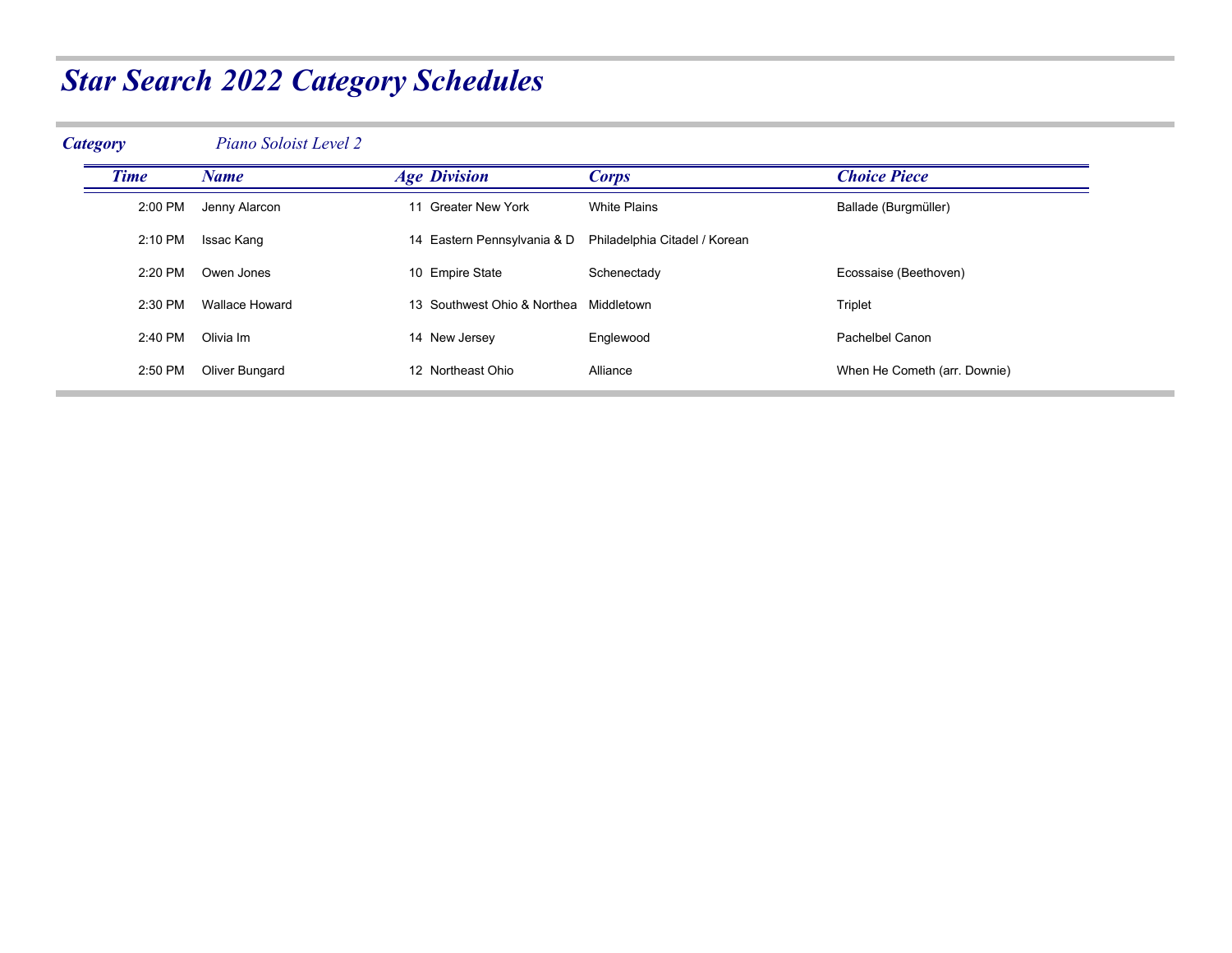| <b>Category</b> | Piano Soloist Level 3 |                                         |                               |                          |
|-----------------|-----------------------|-----------------------------------------|-------------------------------|--------------------------|
| <b>Time</b>     | Name                  | <b>Age Division</b>                     | <b>Corps</b>                  | <b>Choice Piece</b>      |
| 1:00 PM         | Eugene Lim            | 15 Eastern Pennsylvania & D             | Philadelphia Citadel / Korean | The Bee and the Clover   |
| 1:10 PM         | Kenneth Chalco-Leon   | 15 New Jersey                           | Kearny                        | Be Joyful                |
| 1:20 PM         | Murielle Ngalle       | 16 Southwest Ohio & Northea Chillicothe |                               |                          |
| 1:30 PM         | Joshua Mendoza        | 16 Empire State                         | Syracuse Temple               |                          |
| 1:40 PM         | Emir Dávila           | 17 Puerto Rico & Virgin Islan           | Guayama Kroc Center           | <b>Amazing Grace</b>     |
| 1:50 PM         | Liya Zhu              | 11 Greater New York                     | New York Temple               | Sonatina in C (Clementi) |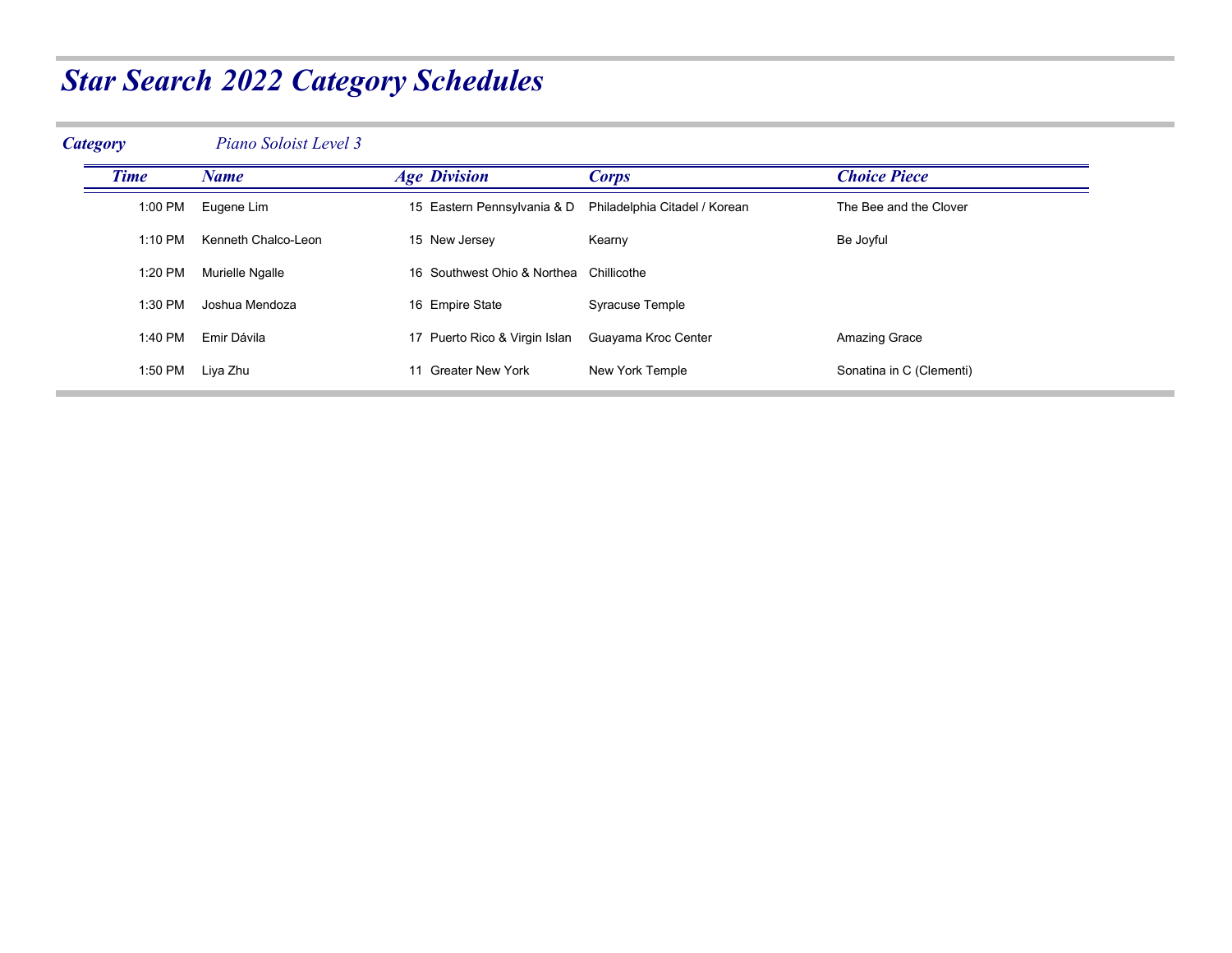| <b>Category</b> |             | Piano Soloist Level 4 |                             |                         |                                      |
|-----------------|-------------|-----------------------|-----------------------------|-------------------------|--------------------------------------|
|                 | <b>Time</b> | Name                  | <b>Age Division</b>         | <b>Corps</b>            | <b>Choice Piece</b>                  |
|                 | 9:30 AM     | Justin Siguachi       | 20 Greater New York         | Queens Temple           | Sonatina No. 1 (Kabalevsky)          |
|                 | 9:45 AM     | Camilo Alvarez        | 17 Greater New York         | Queens Temple           | Then Sings My Soul (arr. Ballantine) |
|                 | 10:00 AM    | Leo Rodriguez         | 15 New Jersey               | Montclair Citadel       | Le Coucou (Daquin)                   |
|                 | 10:15 AM    | Kayli Schoch          | 14 Eastern Pennsylvania & D | Philadelphia Roxborough | O Little Town                        |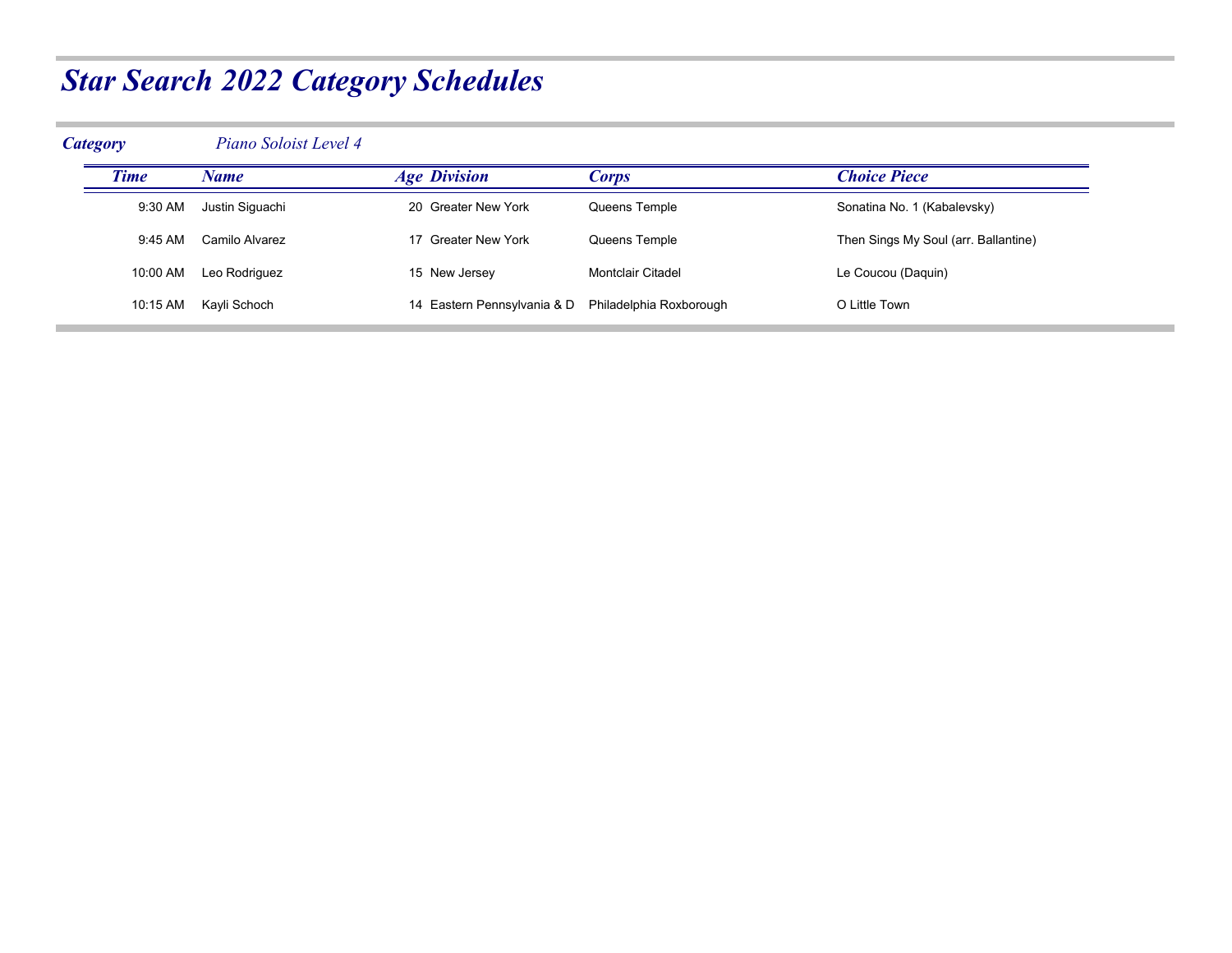| <b>Category</b> | <b>Singing Company</b> |                            |                               |                                                     |
|-----------------|------------------------|----------------------------|-------------------------------|-----------------------------------------------------|
| <b>Time</b>     | <b>Name</b>            | <b>Age Division</b>        | <b>Corps</b>                  | <b>Choice Piece</b>                                 |
| 9:30 AM         |                        | 0 Empire State             | Ithaca                        | I'm the Child of a King (Whitehouse)                |
| 9:42 AM         |                        | 0 Southern New England     | <b>Bristol</b>                | Child of a King                                     |
| 9:54 AM         |                        | 0 Southwest Ohio & Northea | Middletown                    | Cornerstone (arr. Pascoe)                           |
| 10:06 AM        |                        | 0 Southwest Ohio & Northea | Lexington                     | <b>Every Promise</b>                                |
| 10:30 AM        |                        | 0 Western Pennsylvania     | Pittsburgh Westside           | You're the Light (Elson)                            |
| 10:42 AM        |                        | 0 Massachusetts            | Quincy                        | All Creatures of Our God and King (arr. Whitehouse) |
| 10:54 AM        |                        | 0 New Jersey               | Englewood                     | I Often Say My Prayers                              |
| 11:18 AM        |                        | 0 New Jersey               | Kearny                        |                                                     |
| 11:30 AM        |                        | 0 Eastern Pennsylvania & D | Philadelphia Citadel / Korean | Holy, Holy, Holy (arr. Samuel)                      |
| 11:42 AM        |                        | 0 Greater New York         | Suffern Temple/Spring Valley  | There's a Way (Batt)                                |
| 11:54 AM        |                        | 0 Western Pennsylvania     | Aliquippa                     | God Is Here                                         |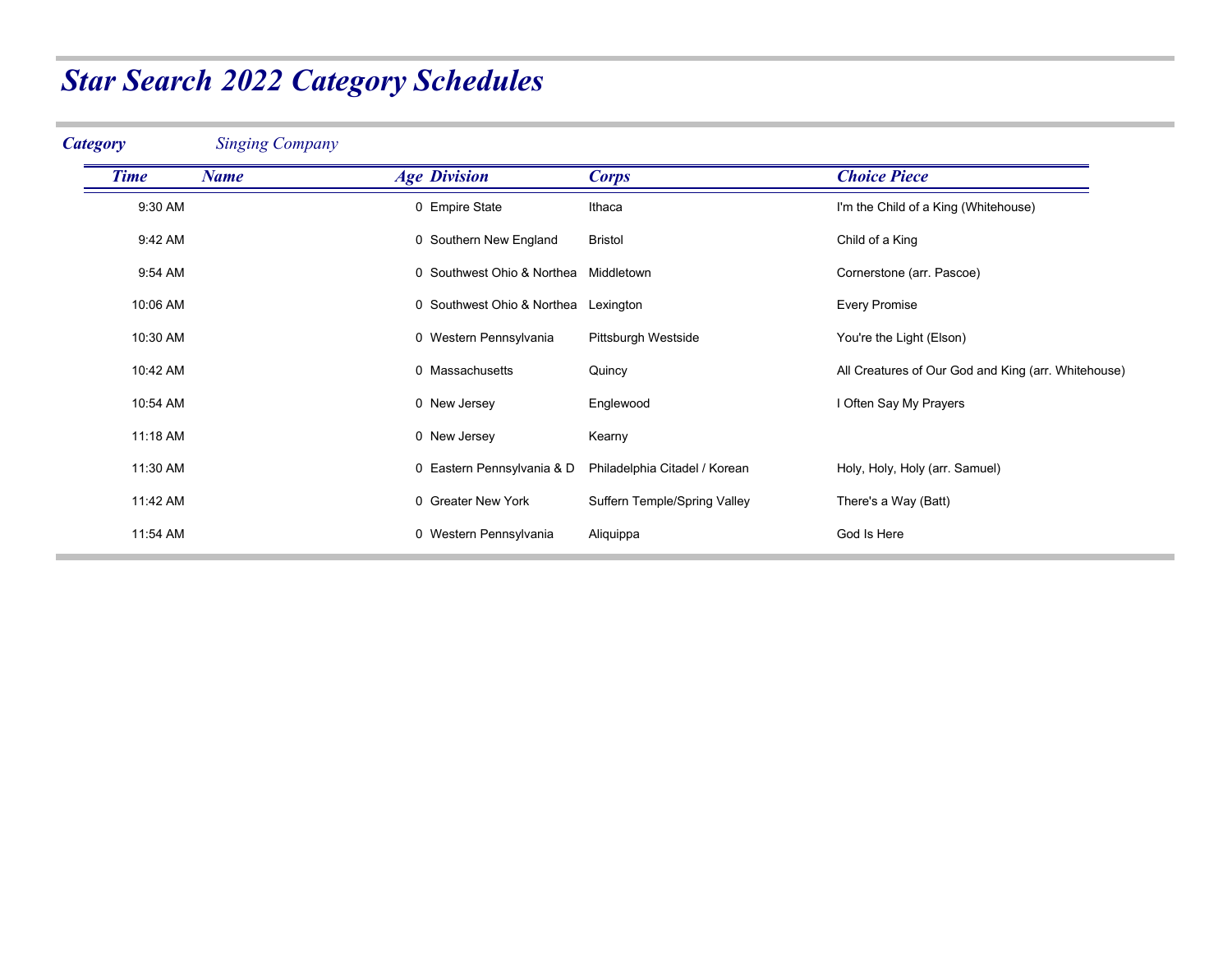### *Category Snare Drum Soloist Level 1 Time Name Age Division Corps Choice Piece* 9:30 AM Elliot Pyo 11 New Jersey Englewood 9:45 AM Marcos Díaz 10 Puerto Rico & Virgin Islan San Juan Central Temple Fairest Lord Jesus (Boynton) 10:00 AM Manceley Pierre-Louis 10 Greater New York Jamaica Citadel Sticking With It (Pearson) 10:15 AM Tyler Williams 8 Eastern Pennsylvania & D East Stroudsburg 10:30 AM Euan Lim 11 Eastern Pennsylvania & D Philadelphia Citadel / Korean 11:00 AM Shyla Cruz **10 Western Pennsylvania** Rochester **Marching on to War**ching on to War 11:15 AM Dakota Stephens 10 Western Pennsylvania Aliquippa **Fairest Lord Jesus (Boynton)**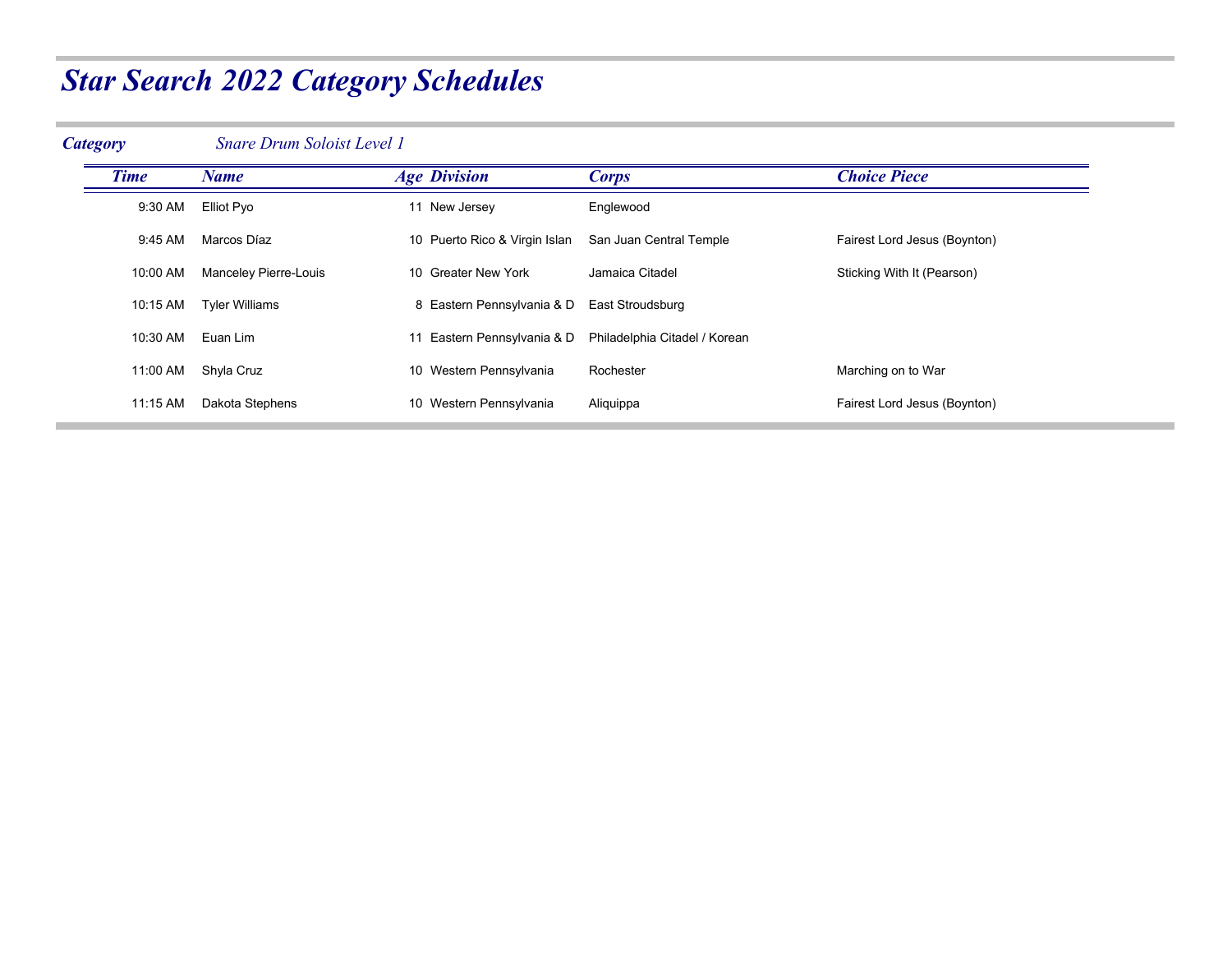| <b>Category</b> |             | <b>Snare Drum Soloist Level 2</b> |                               |                         |                                  |
|-----------------|-------------|-----------------------------------|-------------------------------|-------------------------|----------------------------------|
|                 | <b>Time</b> | Name                              | <b>Age Division</b>           | Corps                   | Choice Piece                     |
|                 | 2:36 PM     | Fabián Dávila                     | 12 Puerto Rico & Virgin Islan | San Juan Central Temple | <b>Syncopation Book Exercise</b> |
|                 | 2:48 PM     | Borah Kim                         | 13 New Jersey                 | Englewood               |                                  |
|                 | 3:00 PM     | Bradley Armand                    | 14 Greater New York           | Westbury                | Sticking With It (Pearson)       |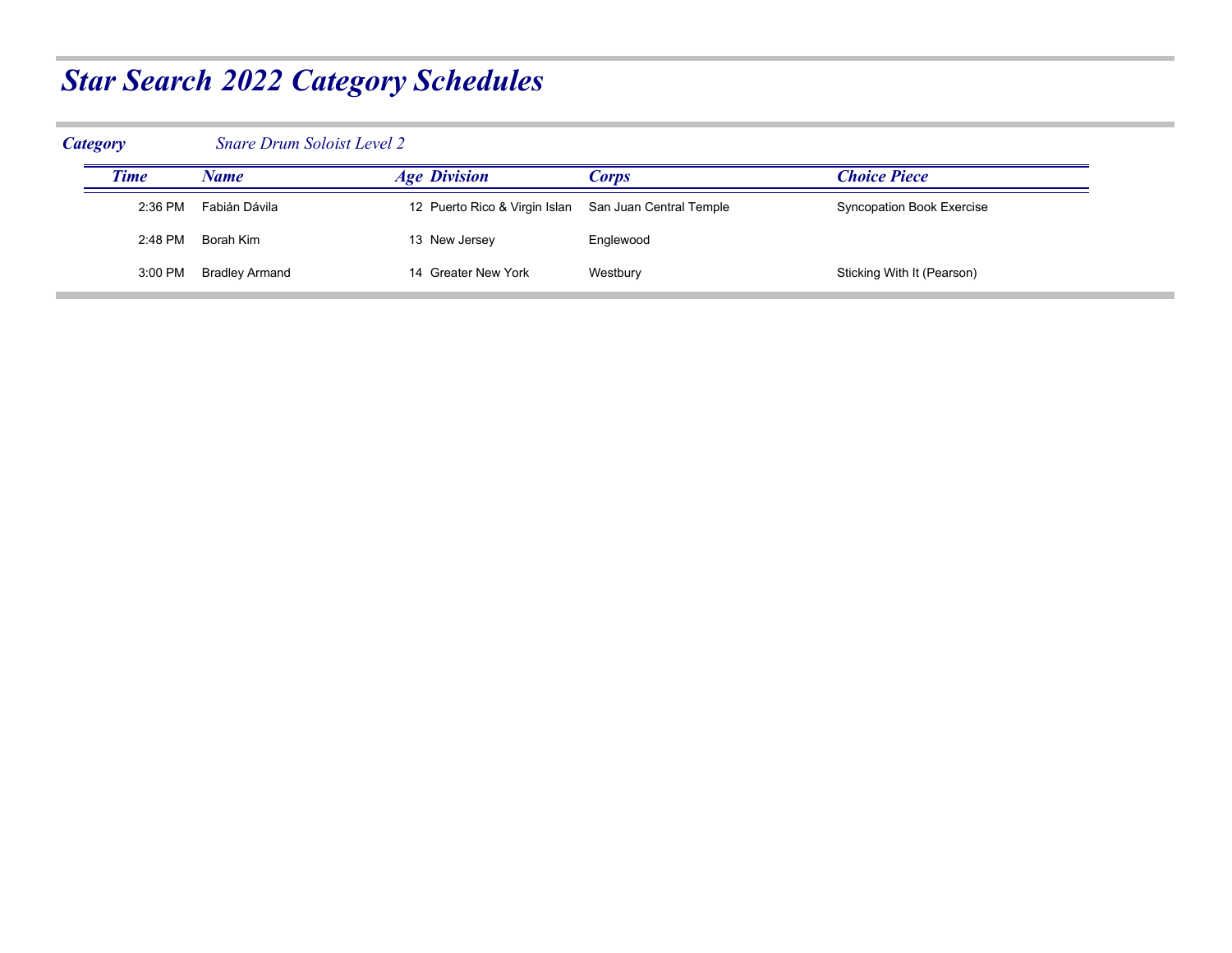| <b>Category</b> |             | <b>Snare Drum Soloist Level 3</b> |                                                           |                   |                              |  |  |
|-----------------|-------------|-----------------------------------|-----------------------------------------------------------|-------------------|------------------------------|--|--|
|                 | <b>Time</b> | Name                              | <b>Age Division</b>                                       | <b>Corps</b>      | Choice Piece                 |  |  |
|                 | 1:00 PM     | Djurabe Edmond                    | 14 Greater New York                                       | Westbury          | General Eisenhower (Houllif) |  |  |
|                 | 1:48 PM     | Adam Avery                        | 15 New Jersey                                             | Montclair Citadel |                              |  |  |
|                 | 2:00 PM     | Eugene Lim                        | 15 Eastern Pennsylvania & D Philadelphia Citadel / Korean |                   | Whosoever Heareth            |  |  |
|                 | 2:24 PM     | Fernando Pacheco                  | 17 Puerto Rico & Virgin Islan San Juan Central Temple     |                   | Rolling Accents (Buggert)    |  |  |
|                 |             |                                   |                                                           |                   |                              |  |  |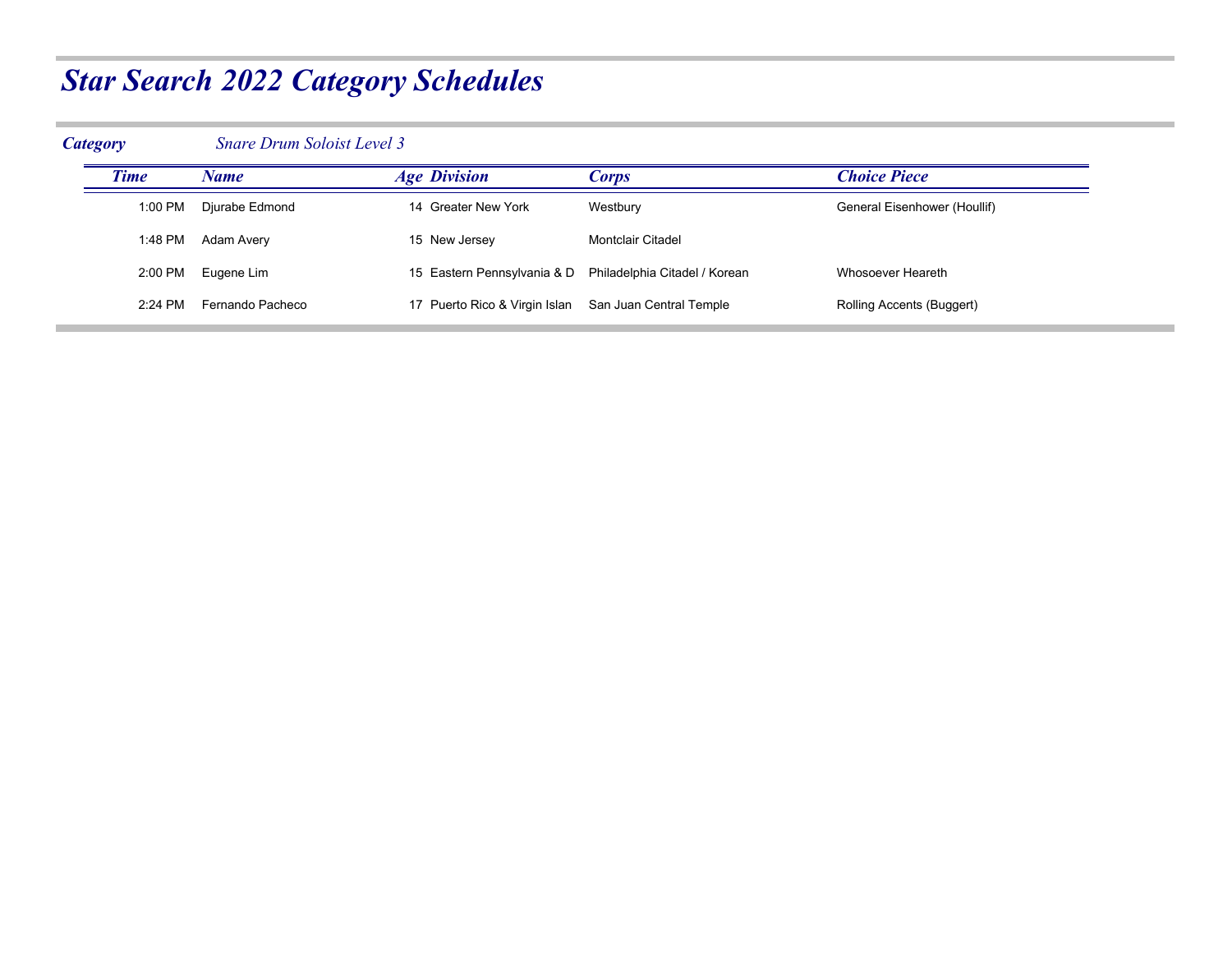| <b>Category</b> | <b>Snare Drum Soloist Level 4</b> |                                                           |              |                        |
|-----------------|-----------------------------------|-----------------------------------------------------------|--------------|------------------------|
| <b>Time</b>     | Name                              | <b>Age Division</b>                                       | <i>Corps</i> | <b>Choice Piece</b>    |
| 1:12 PM         | Joel Lee                          | 15 Eastern Pennsylvania & D Philadelphia Citadel / Korean |              |                        |
| 1:24 PM         | José Tavarez                      | 19 Puerto Rico & Virgin Islan San Juan Central Temple     |              | Bobbin' Back (Buggert) |
| 1:36 PM         | Jake Lyle                         | 20 New Jersey                                             | Asbury Park  |                        |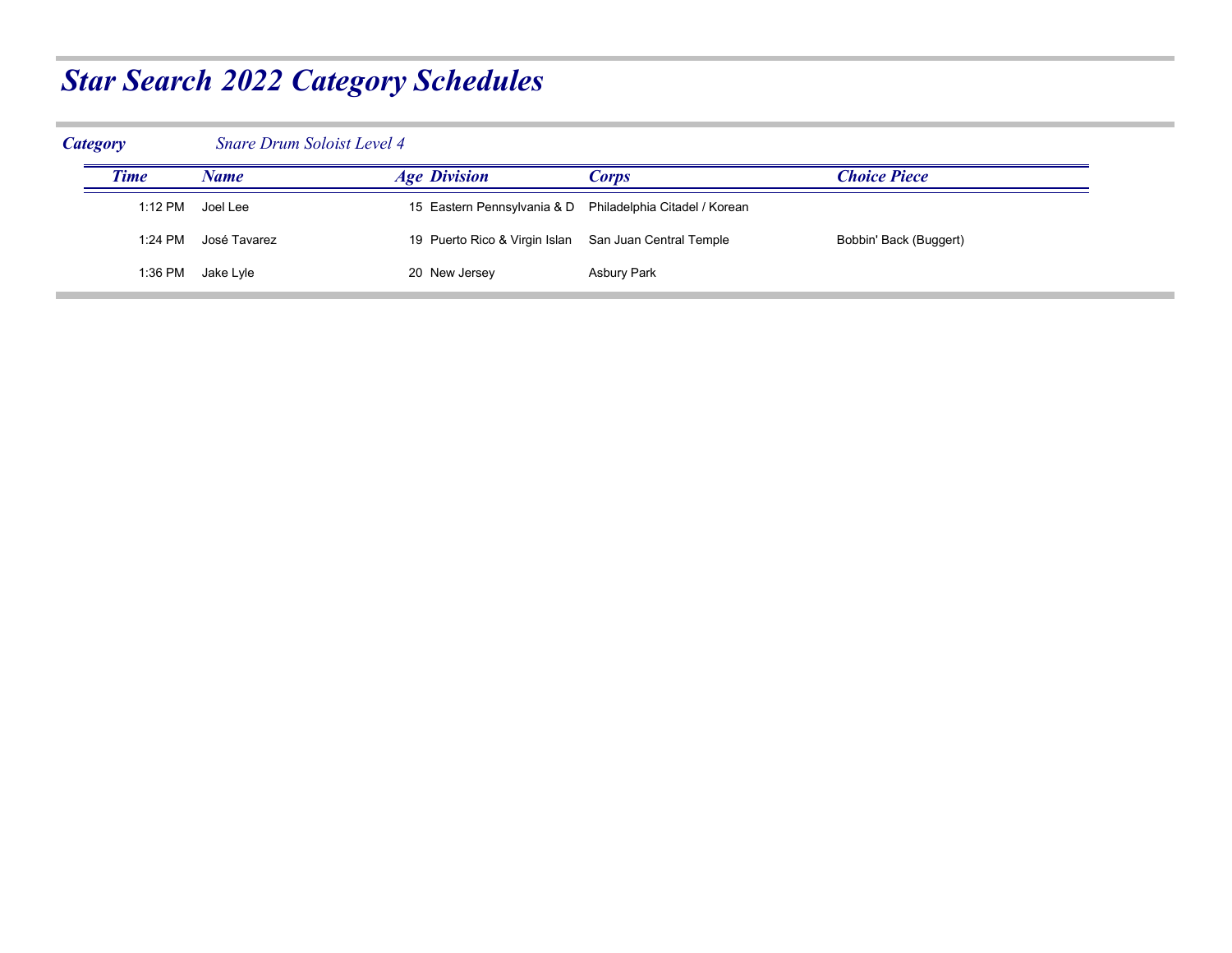| <b>Category</b> | Timbrel Level A |                        |                     |                     |  |
|-----------------|-----------------|------------------------|---------------------|---------------------|--|
| <b>Time</b>     | <b>Name</b>     | <b>Age Division</b>    | <b>Corps</b>        | <b>Choice Piece</b> |  |
| 2:00 PM         |                 | 0 Western Pennsylvania | Pittsburgh Westside |                     |  |
| 2:12 PM         |                 | 0 Empire State         | Oneonta             |                     |  |
| 2:24 PM         |                 | 0 New Jersey           | Camden Kroc Center  |                     |  |
| 2:36 PM         |                 | 0 Greater New York     | Queens Temple       |                     |  |
| 2:48 PM         |                 | 0 Greater New York     | East Northport      |                     |  |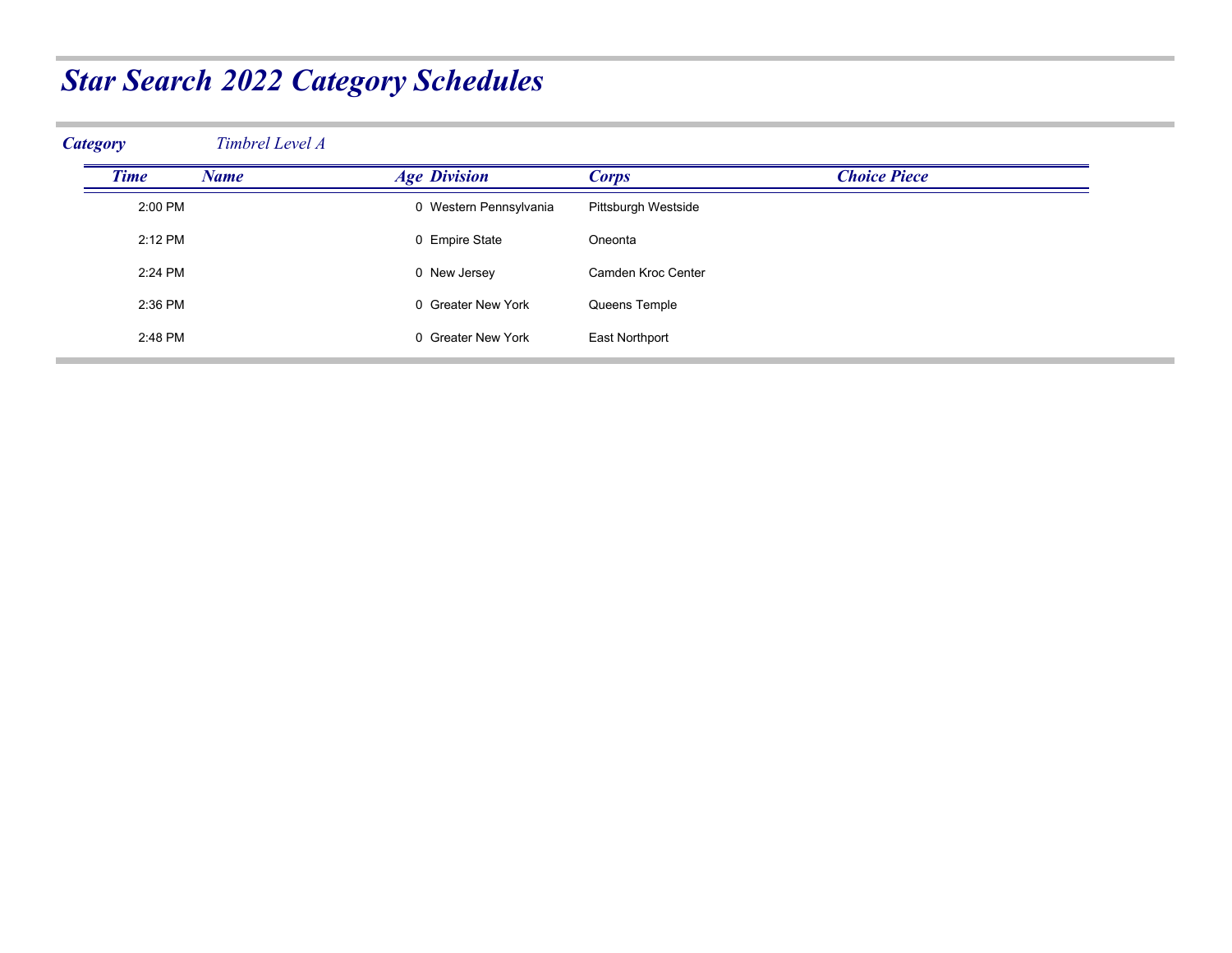| <b>Category</b> |             | Timbrel Level B |                            |                               |                     |  |
|-----------------|-------------|-----------------|----------------------------|-------------------------------|---------------------|--|
|                 | <b>Time</b> | <b>Name</b>     | <b>Age Division</b>        | <b>Corps</b>                  | <b>Choice Piece</b> |  |
|                 | 1:00 PM     |                 | 0 Greater New York         | <b>White Plains</b>           |                     |  |
|                 | 1:12 PM     |                 | 0 Greater New York         | Westbury                      |                     |  |
|                 | 1:36 PM     |                 | 0 Eastern Pennsylvania & D | Philadelphia Citadel / Korean |                     |  |
|                 | 1:48 PM     |                 | 0 Empire State             | Cortland                      |                     |  |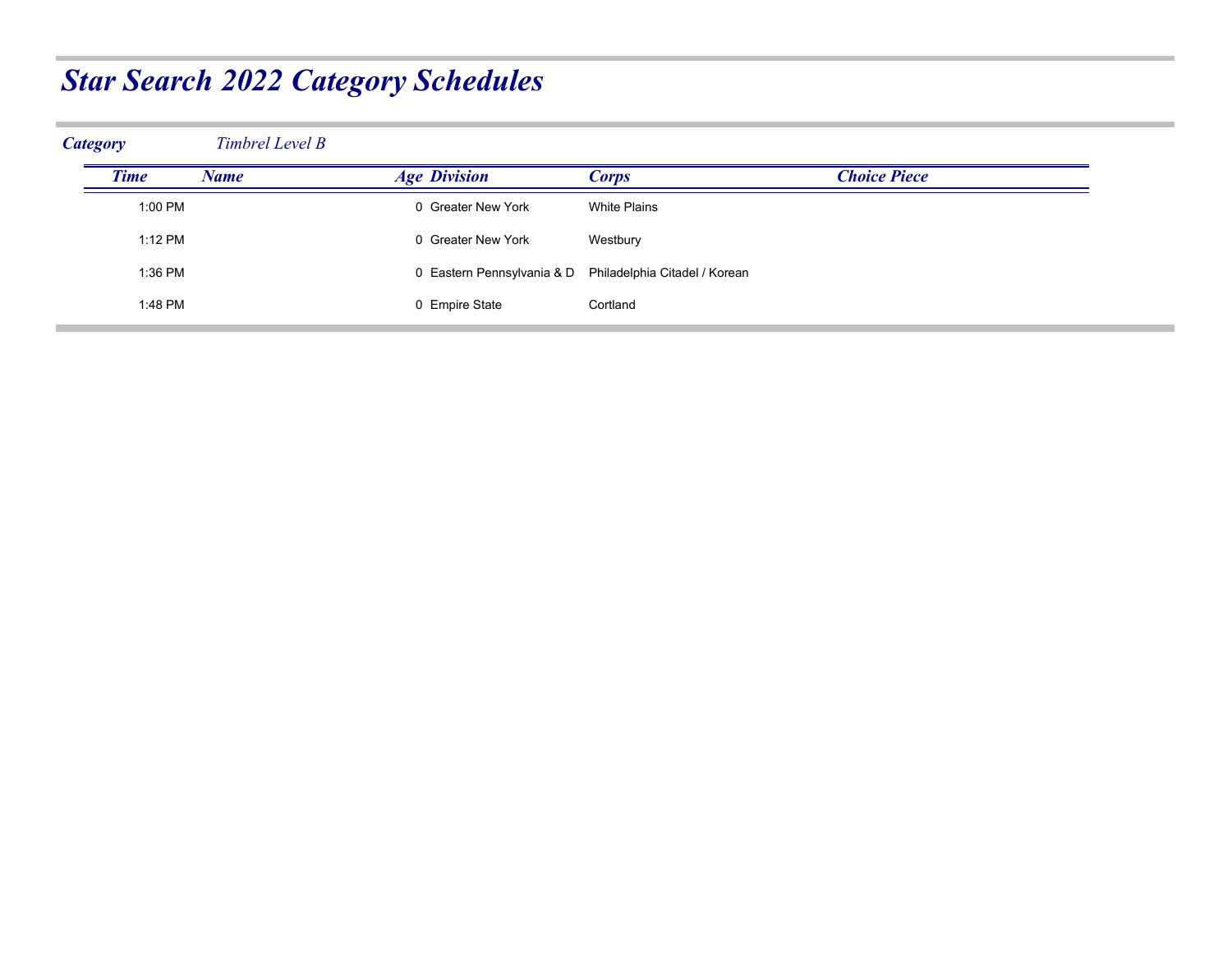| <b>Category</b> | Vocal Soloist Level 1 |                               |                               |                            |
|-----------------|-----------------------|-------------------------------|-------------------------------|----------------------------|
| <b>Time</b>     | <b>Name</b>           | <b>Age Division</b>           | <b>Corps</b>                  | <b>Choice Piece</b>        |
| 9:45 AM         | Euan Lim              | 11 Eastern Pennsylvania & D   | Philadelphia Citadel / Korean |                            |
| 10:00 AM        | Fabiola Colón         | 11 Puerto Rico & Virgin Islan | San Juan Central Temple       | I Surrender (Laeger)       |
| 10:15 AM        | Elliot Pyo            | 11 New Jersey                 | Englewood                     | Way Beyond the Blue        |
| 10:30 AM        | Jesse Guadre          | 12 Southern New England       | Waterbury                     | Psalm 91 (arr. Dina)       |
| 11:00 AM        | Dallas Key            | 10 Western Pennsylvania       | Pittsburgh Westside           | Jesus Loves Me             |
| 11:15 AM        | Zy'van Washington     | 9 Western Pennsylvania        | Pittsburgh Westside           |                            |
| 11:30 AM        | <b>Maxwell Jones</b>  | 8 Empire State                | Schenectady                   | All There Is of Me (Power) |
| 11:45 AM        | Milani Shepard        | 9 Southern New England        | <b>Bristol</b>                | Psalm 91 (arr. Dina)       |
| 12:00 PM        | Caroline Lance        | 11 Greater New York           | <b>Spring Valley</b>          | With All I Am (Blyth)      |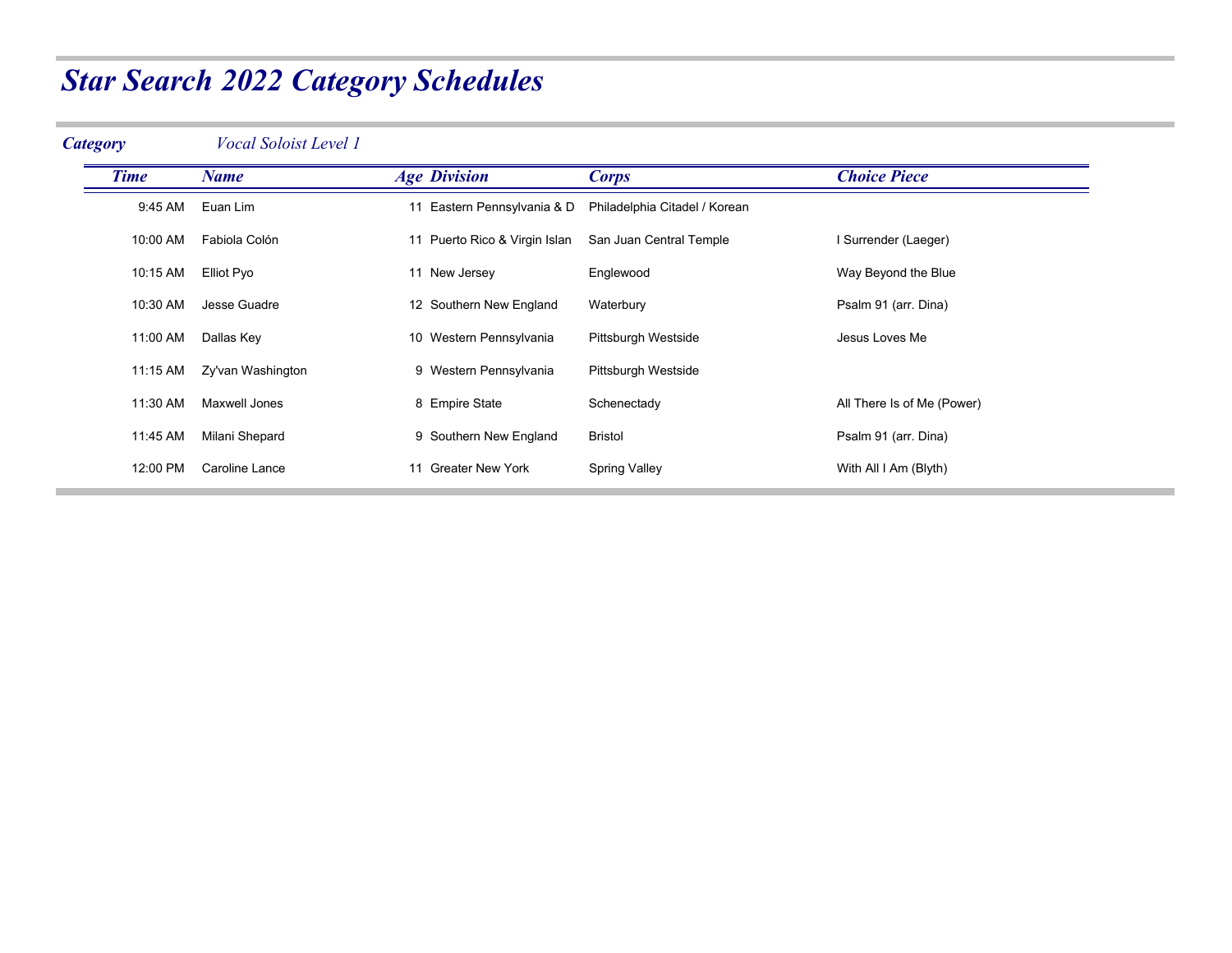| <b>Category</b> | <i>Vocal Soloist Level 2</i> |                                |                         |                                                |
|-----------------|------------------------------|--------------------------------|-------------------------|------------------------------------------------|
| <b>Time</b>     | <b>Name</b>                  | <b>Age Division</b>            | <b>Corps</b>            | <b>Choice Piece</b>                            |
| 9:30 AM         | Owen Jones                   | 10 Empire State                | Schenectady             | Simply Trusting (Broughton)                    |
| 9:45 AM         | <b>Sara Swires</b>           | 13 Massachusetts               | <b>Fall River</b>       | Poor, Wayfarin' Stranger (arr. Mack)           |
| 10:00 AM        | Calina Francis               | 14 Northeast Ohio              | Ashland Kroc Center     | Start Your Revival in Me (Krommenhoek)         |
| 10:15 AM        | <b>Wyatt Reed</b>            | 12 Northern New England        | Greater Seacoast        | Loved Forever (Blyth)                          |
| 10:30 AM        | Trinity Valdés               | 12 Puerto Rico & Virgin Islan  | Guayama Kroc Center     | Psalm 91 (arr. Dina)                           |
| 10:45 AM        | Evelyn Ovalles               | 12 New Jersey                  | Kearny                  | Come Thou Fount of Every Blessing (arr. Press) |
| 11:15 AM        | Camila Burga-Alcon           | 14 Greater New York            | Queens Temple           | All to Jesus (Moorby)                          |
| 11:30 AM        | Coralys Aleman Pintado       | 14 Southern New England        | Norwalk                 | He Is Able                                     |
| 11:45 AM        | Kayli Schoch                 | Eastern Pennsylvania & D<br>14 | Philadelphia Roxborough | Come Thou Found of Every Blessing (arr. Press) |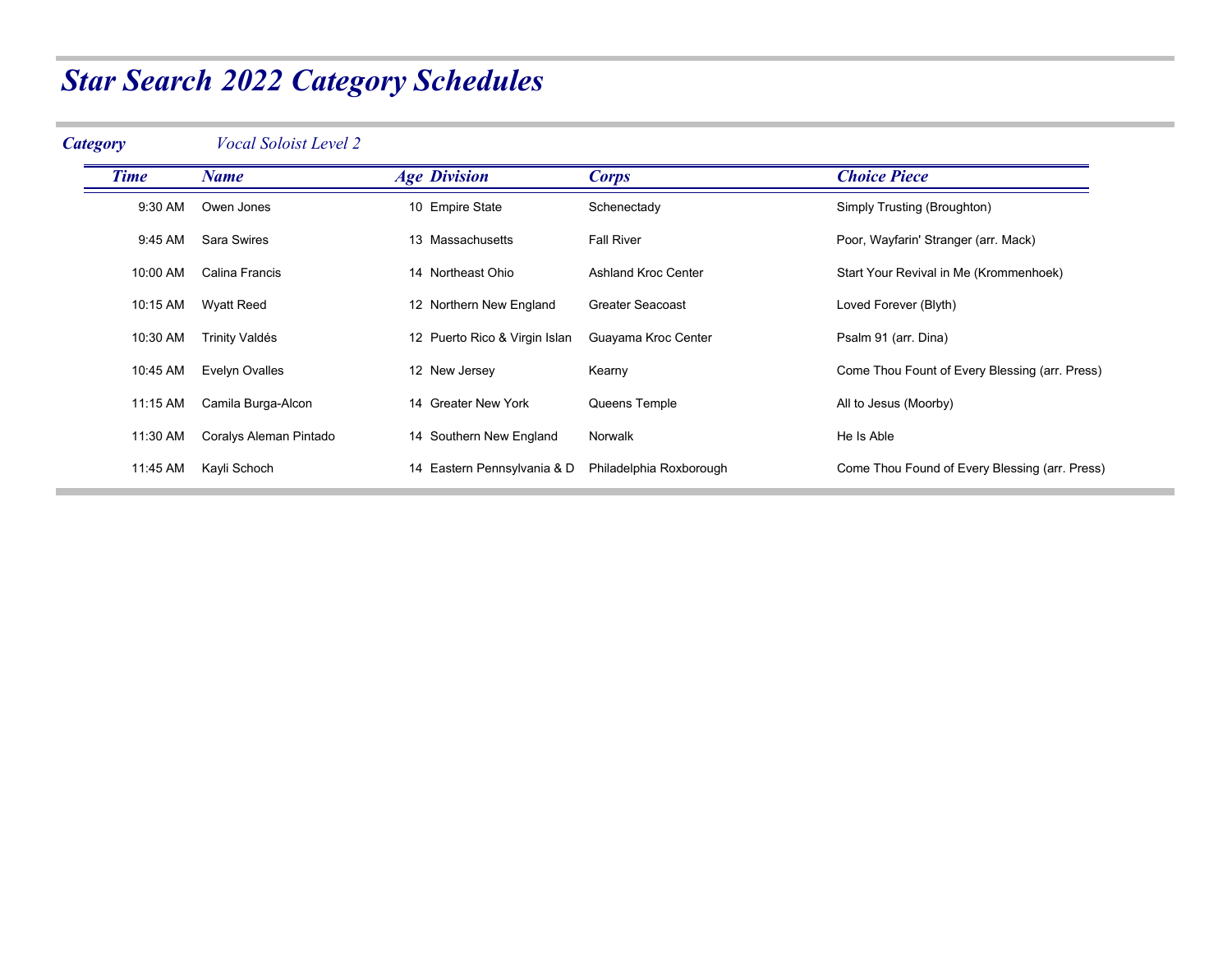| <b>Category</b> | Vocal Soloist Level 3    |                             |                               |                                                |
|-----------------|--------------------------|-----------------------------|-------------------------------|------------------------------------------------|
| <b>Time</b>     | <b>Name</b>              | <b>Age Division</b>         | <b>Corps</b>                  | <b>Choice Piece</b>                            |
| 9:30 AM         | <b>Bruce Chalco-Leon</b> | 13 New Jersey               | Kearny                        | Poor, Wayfarin' Stranger (arr. Mack)           |
| 9:45 AM         | Myla Frisk               | 13 Northern New England     | Berlin                        | Loved Forever (Blyth)                          |
| 10:00 AM        | Elayana Mack             | 14 Greater New York         | <b>Spring Valley</b>          | Broken Piece (Blyth)                           |
| 10:15 AM        | Eugene Lim               | 15 Eastern Pennsylvania & D | Philadelphia Citadel / Korean | The Maker of the Sun and the Moon (Catherwood) |
| 10:30 AM        | Madison McNeil           | 17 Empire State             | Ithaca                        | I Can Do Anything (Williams)                   |
| 10:45 AM        | Isabella Eggert          | 15 Empire State             | Niagara Falls Citadel         | The Maker of the Sun and Moon (Catherwood)     |
| 11:00 AM        | Anagellyne Jaquez        | 16 Massachusetts            | Lawrence                      | Psalm 91 (arr. Dina)                           |
| 11:15 AM        | Anais Luciano            | 16 Southern New England     | <b>Bristol</b>                | Loved Forever (Blyth)                          |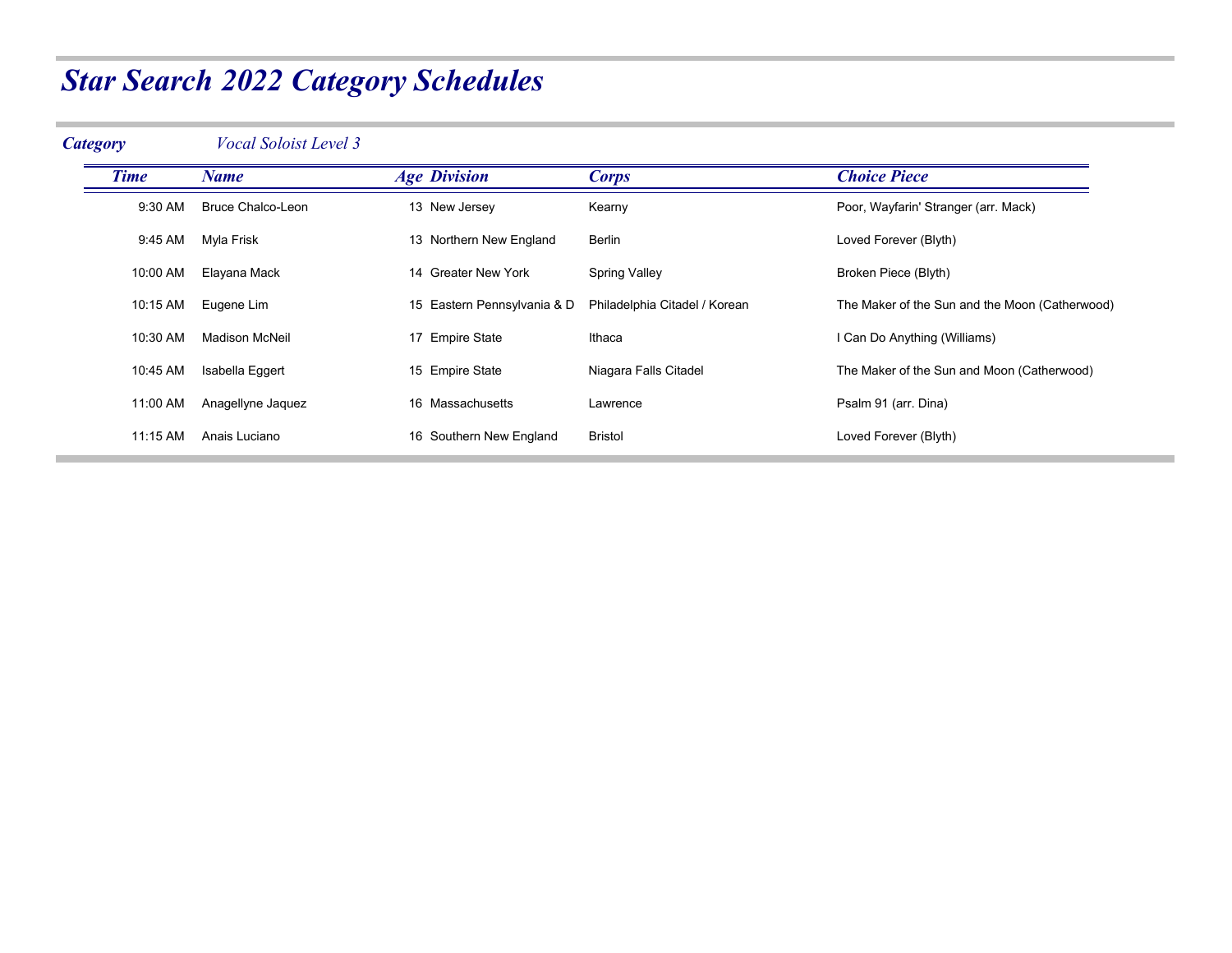| <b>Category</b> | Vocal Soloist Level 4 |                     |                                |                              |
|-----------------|-----------------------|---------------------|--------------------------------|------------------------------|
| <b>Time</b>     | <b>Name</b>           | <b>Age Division</b> | <b>Corps</b>                   | <b>Choice Piece</b>          |
| 9:30 AM         | Logan Carroll         | 18 Empire State     | Niagara Falls Citadel          | I Want to Say Yes (Larsson)  |
| 9:45 AM         | Danielle Montoya      | 20 New Jersey       | Dover                          |                              |
| 10:00 AM        | Julia Piercey         | 18 Massachusetts    | Quincy                         | I'll Follow Thee             |
| 10:30 AM        | Jelissa Jonas         | 16 Greater New York | <b>Brooklyn Bedford Temple</b> | Draw Me Nearer (Krommenhoek) |
| 10:45 AM        | Camilo Alvarez        | 17 Greater New York | Queens Temple                  | Trusting Jesus (Wicker)      |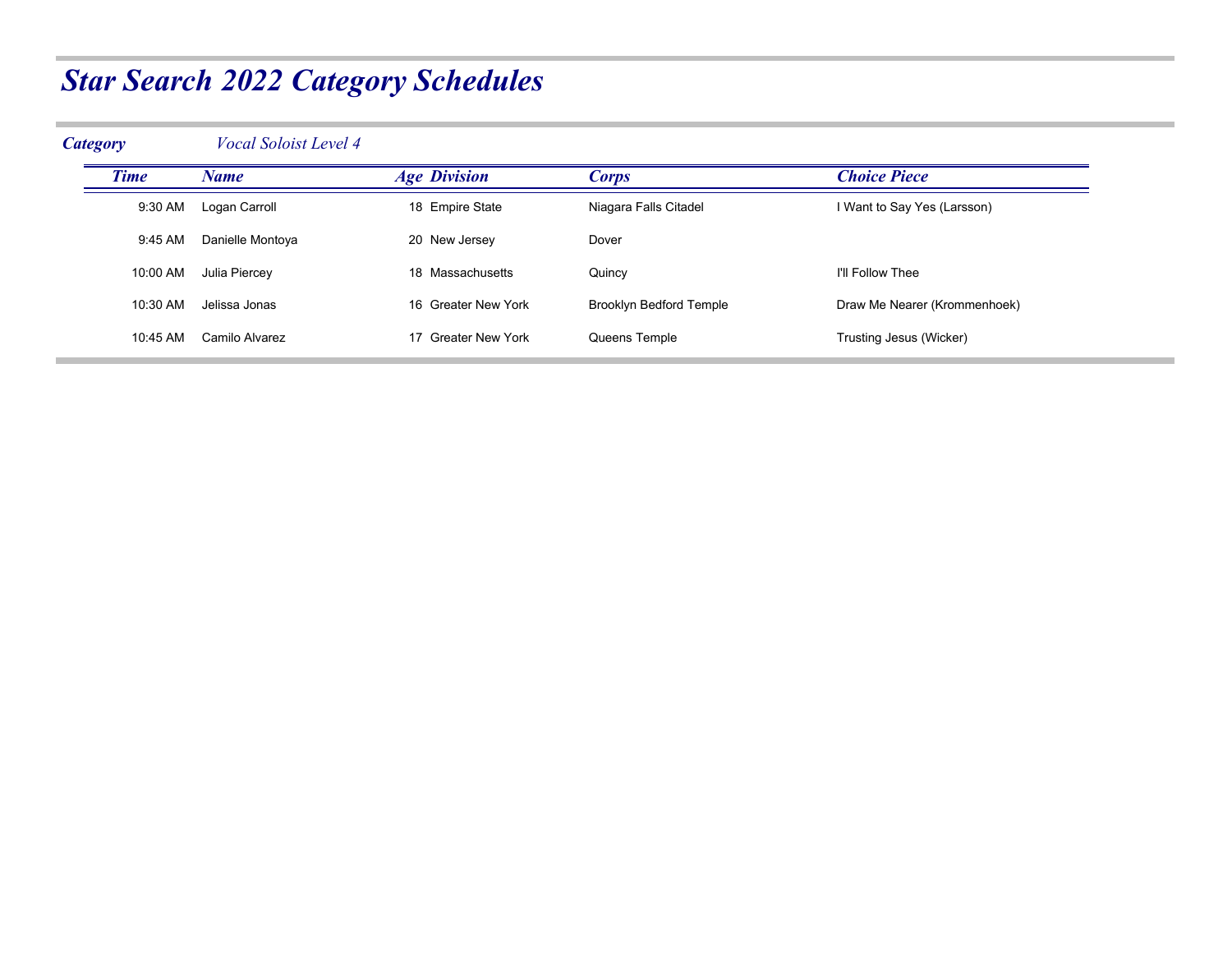| <b>Category</b> | <b>Youth Band</b> |                              |                               |                                      |
|-----------------|-------------------|------------------------------|-------------------------------|--------------------------------------|
| <b>Time</b>     | <b>Name</b>       | <b>Age Division</b>          | <b>Corps</b>                  | <b>Choice Piece</b>                  |
| 9:30 AM         |                   | 0 Greater New York           | Westbury                      | Lord of All (Cordner)                |
| 9:45 AM         |                   | 0 Western Pennsylvania       | Pittsburgh Westside           | Jesus Loves Me                       |
| 10:00 AM        |                   | 0 Empire State               | Ithaca                        | Sing Hosanna (Silfverberg)           |
| 10:15 AM        |                   | 0 Greater New York           | Queens Temple                 | I've Got Peace Like a River (Curnow) |
| 10:30 AM        |                   | 0 Southwest Ohio & Northea   | Lexington                     | Walk With the Lord (Jones)           |
| 10:45 AM        |                   | 0 Western Pennsylvania       | Aliquippa                     | By His Hand (Mack)                   |
| 11:00 AM        |                   | 0 Southern New England       | Waterbury                     | Walk With the Lord (Jones)           |
| 11:15 AM        |                   | 0 Puerto Rico & Virgin Islan | San Juan Central Temple       | Harvest Praises (Blyth)              |
| 11:30 AM        |                   | 0 New Jersey                 | Montclair Citadel             | Easter Intrada (Samuel)              |
| 11:45 AM        |                   | 0 New Jersey                 | Englewood                     |                                      |
| 12:00 PM        |                   | 0 Eastern Pennsylvania & D   | Philadelphia Citadel / Korean | Give Me Jesus (Gates)                |